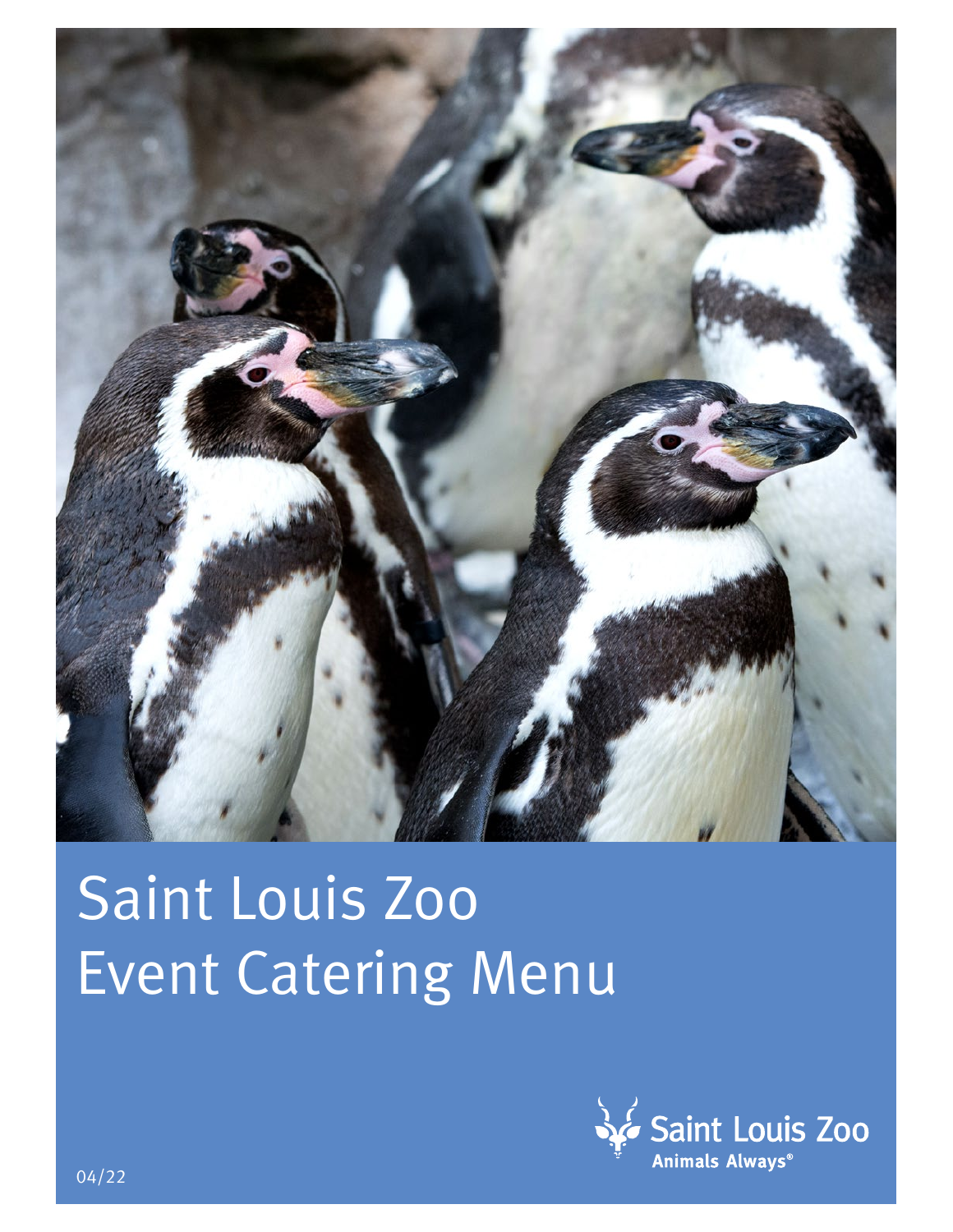## **Table of Contents**

#### **ALLERGEN KEY**

**Gluten Free**  $(GF)$ Vegetarian  $\boldsymbol{\mathsf{M}}$ **Contains Nuts** (N)

Vegetarian, vegan and gluten-free menus available upon request. Sales tax exempt. 24% service charge will be assessed to all food and beverages.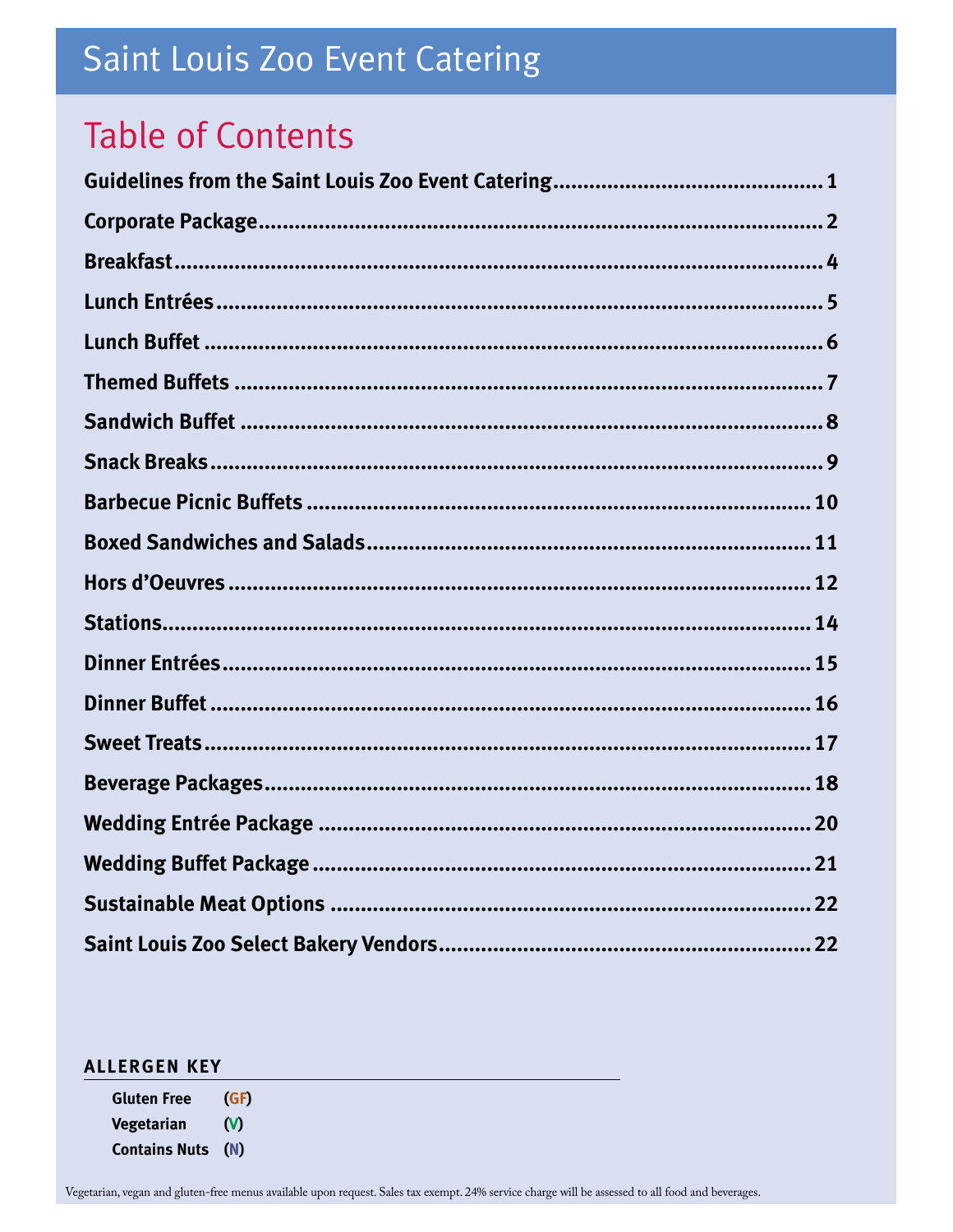## <span id="page-2-0"></span>Guidelines from the Saint Louis Zoo Event Catering

- Final guest counts are due five business days prior to the event. Any food increase after this date, once approved, will be subject to an additional 25% service charge on the increased final guest count. Due to an extra delivery from our purveyor, this charge will assist in covering the added transportation costs outside our normal weekly delivery. We aim to have as few deliveries as possible in order to reduce our carbon footprint. Limiting deliveries helps reduce air pollution from vehicles, which is a contributing factor to climate change.
- Food will be prepared for your event based on the guaranteed final count. No additional overage of food is prepared.
- The client/guests may not bring outside food or beverage into the venue. All outside food or beverage will be removed from the event. Leftover food and beverages may not be removed from the venue after the event. Wedding cake is the only exception.
- A \$1 per guest cutting/serving and china rental fee will be applied for any cake not ordered through Saint Louis Zoo Event Catering. All wedding cakes must be cut by the Saint Louis Zoo and the \$1 per person fee may apply.
- Minors will not be served alcoholic beverages. Saint Louis Zoo Event Catering reserves the right to request photo IDs and the right to refuse service.
- Vendors will not be provided beverages or food unless prearranged by the client.
- Catering minimums apply for both daytime and evening events. Please contact your Private Event Manager for details.
- White linens are included for all tables. Floor-length and standard color linens are available for an additional \$1.50 per guest. Wedding packages include floor-length and standard color linens and napkins.
- Complimentary tastings are available after your event is booked. If you request a tasting prior to booking, there is a \$25 fee per entrée. Tastings are the first Wednesday of every month at noon and 1 p.m. Please contact your Private Event Manager for details and to schedule.
- There is an additional \$10 per person china rental fee at the Event Tent.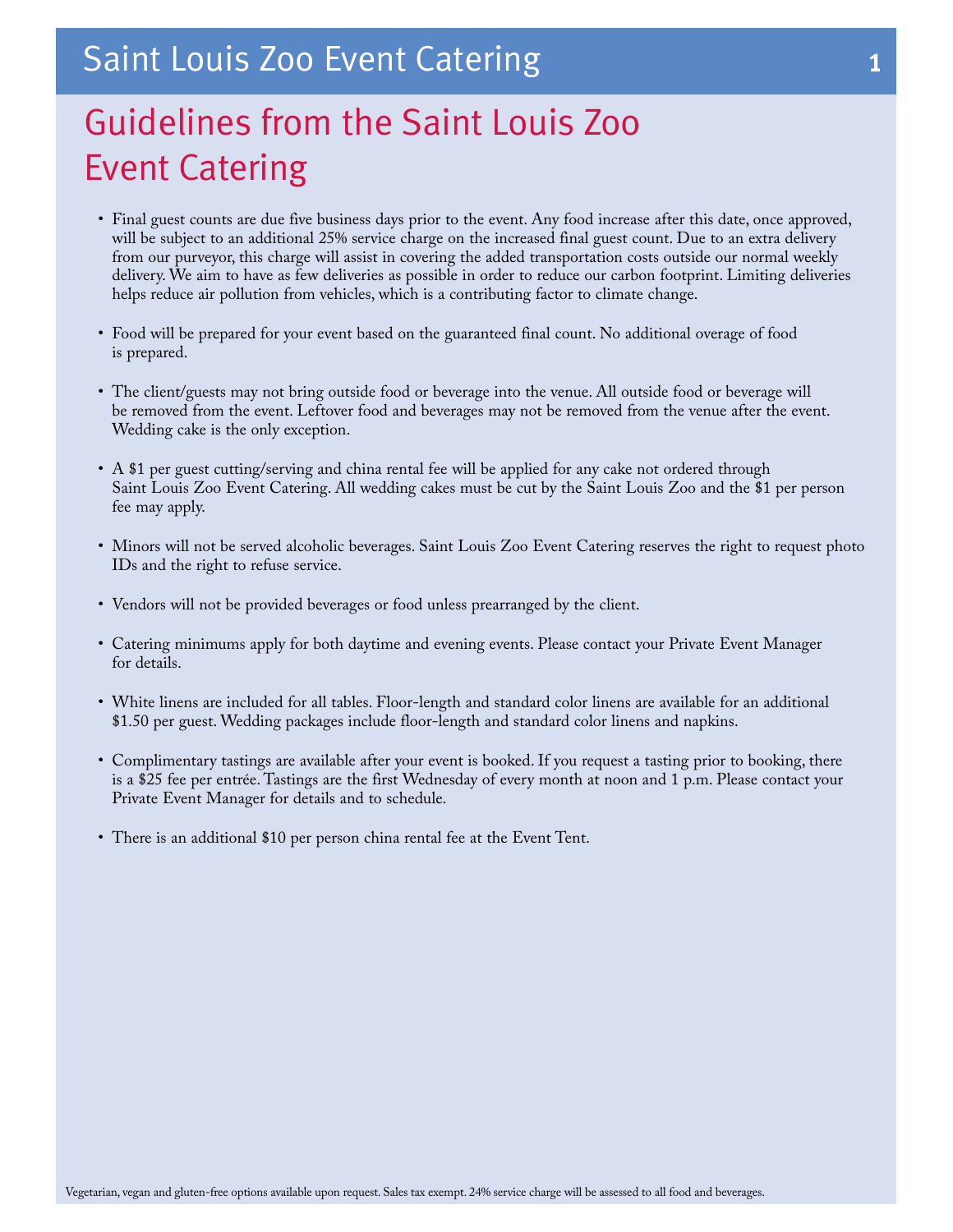### <span id="page-3-0"></span>Corporate Package

#### **Price per guest \$49**

**Minimum 25 guests: \$2 extra per guest for smaller groups (15-24 guests)**

**Service time: 1 hour for buffets**

**Add choice of one soup: \$2.75 per guest**

#### **CONTINENTAL BREAKFAST**

*Assorted Juices Variety of Freshly Baked Breakfast Pastries-***(N)** *Seasonal Fresh Fruit, Yogurt and Granola Coffee and Hot Tea Bottled Beverages and Water*

**Hot Breakfast Upgrade ............................ \$6.00**  *per guest Choose one item from each category* **Eggs** Traditional Scrambled Eggs Garden Vegetable Frittata

**Meat** Crisp, Smoked Bacon Pork Sausage Patties

**Potatoes** Oven-Roasted New Potatoes Breakfast Potatoes with Peppers and Onions

#### **MID-MORNING BREAK**

*Coffee, Iced Tea, Bottled Beverages and Water Assorted Trail Mix and Breakfast Bars*

#### **LUNCH**

*Choice of Sandwich and Salad Buffet, Plated Entrée, or Themed Buffet Bottled Beverages and Water*

#### **Sandwich and Salad Buffet**

Coffee and Iced Tea Kettle-Cooked Chips

*Choice of two salads and two dressings:* Garden, Classic Tossed Caesar, Greek Pasta Salad Seasonal Fresh Fruit

*Choice of three sandwiches:* **Market Chicken Salad** *Diced chicken, red onion, celery and red grapes, served on a flaky croissant*

#### **Smoked Turkey BLT**

*Sliced smoked turkey breast, fresh spinach, sliced tomato and crisp bacon on cranberry bread*

#### **The Club**

*Honey ham, smoked turkey breast, cheddar and Monterey Jack cheese, lettuce, sliced tomato, and onion, served on thick-sliced country white bread*

#### **Roast Beef and Smoked Gouda**

*Thinly sliced lean roast beef, sweet onions, lettuce and sliced smoked Gouda, served on Ciabatta bread*

#### **Italian Sub**

*Volpi salami, shaved ham, roast beef, sliced red onion, Kalamata olives, provolone and pepperoncinis with a vinaigrette drizzle, served on a hoagie roll*

#### **Greek Veggie Wrap**

*Tomato, cucumber, red onion, spinach, feta cheese crumbles, Kalamata olives and creamy yogurt tzatziki, served in a spinach wrap* **(V)**

#### **Plated Entrée**

*Lunch entrées served with a garden or Caesar salad, two dressings, choice of one vegetable and one starch, freshly baked rolls, coffee, and iced tea*

**Chicken Caprese** *Seared chicken topped with fresh mozzarella, farmfresh tomatoes and basil pesto* 

**Lemon and Panko-Encrusted Chicken**  *Seasoned and breaded chicken breast with a lemon white wine sauce*

**Chicken Marsala** *Seared chicken breast topped with a forest blend of Missouri Ozark mushrooms in rich Marsala sauce* 

**Beef Teriyaki Kabobs** *Marinated beef tips skewered with peppers and onions, grilled and finished with teriyaki sauce*

**Grilled Salmon Filet (sustainable)** *Served with a dill beurre blanc* **(GF)**

**Spinach and Kale-Stuffed Cannelloni** *Served with marinara and Parmesan* **(V)**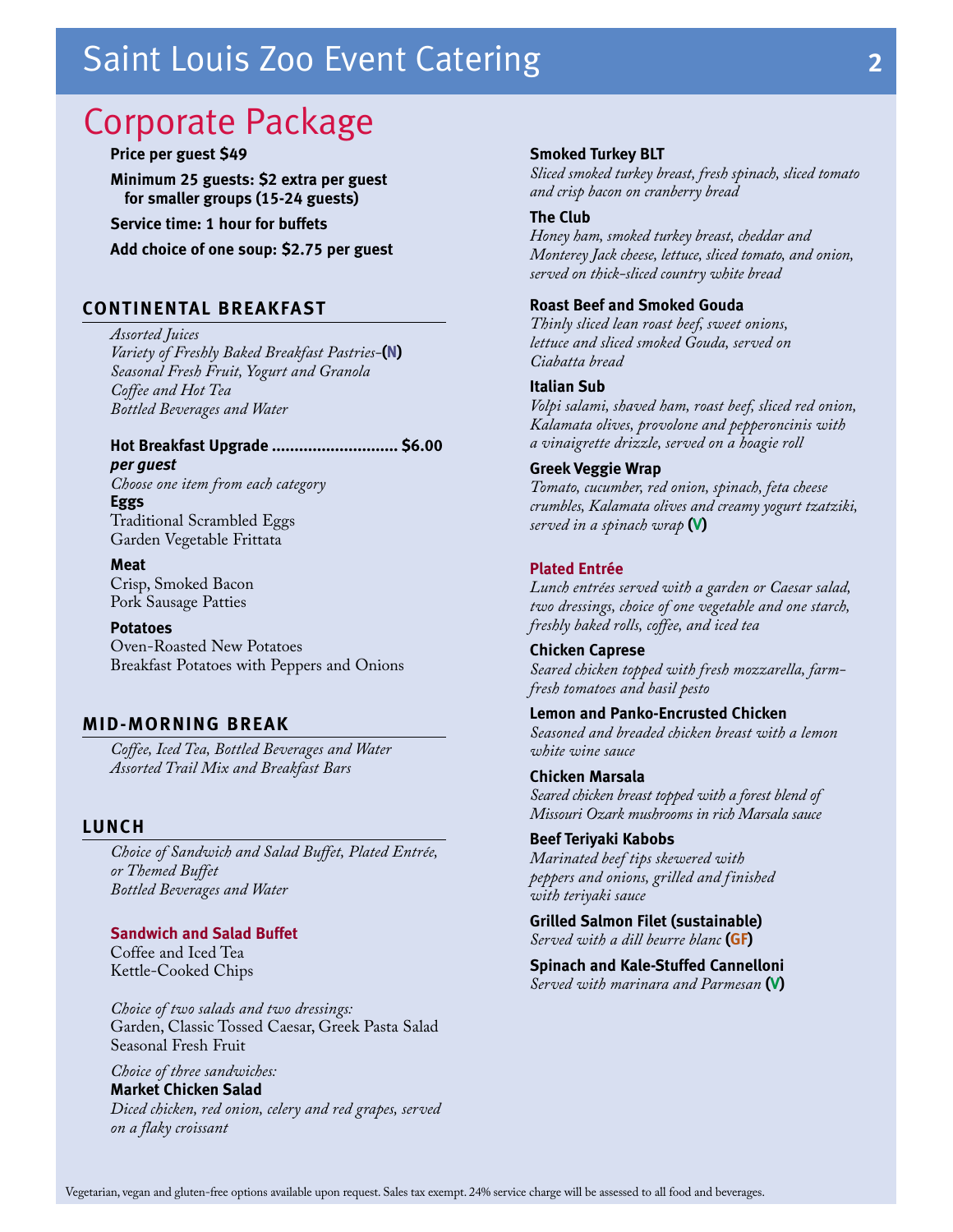### Corporate Package Continued

#### **Starches**

Seasoned Potato Wedges, Roasted Garlic Mashed Potatoes, Wild Rice Blend, Fresh Herbed Pasta

#### **Vegetables**

Fresh, Seasoned Green Beans; Roasted Vegetable Medley; Broccolini

#### **Dressings**

House (Mayfair), Caesar, Buttermilk Ranch, Balsamic Vinaigrette, Poppy Seed, Sweet Italian

#### **THEMED BUFFET**

*Served with coffee, iced tea and water Service time: 1 hour*

#### **Asian**

Asian Bok Choy, Mushroom and Udon Noodle Soup (soup additional \$2.50 per person) White Rice Asian Salad *Mixed field greens, mandarin oranges, red bell peppers, edamame, julienne carrots and bamboo shoots with a toasted sesame dressing*

*Choice of one*: Egg Roll with Chinese Mustard Sauce, Pot Stickers, Crab Rangoon with Sweet and Chile Sauce

*Choice of two*: Sweet and Sour Chicken, Beef and Broccoli, Sesame Chicken

*Choice of one*: Vegetarian Stir-Fry (tofu additional \$0.50 per person), Vegetable Fried Rice, Asian-Seasoned Green Beans

#### **Island Feast**

Caribbean Salad *Mixed field greens, shaved red onion, diced mango and green bell pepper, topped with a sweet orange vinaigrette*  Cilantro Lime Rice

*Choice of two*: Blackened Chicken Breast, Caribbean Grilled Pork Loin with Pineapple Relish, Fish Tacos, Spice-Rubbed Baby Back Ribs

*Choice of two*: Red Beans and Rice, Cuban Corn, Roasted Root Vegetables, Sweet Potato Fries

#### **Southwest Fiesta**

Romaine Blend Salad *Served with corn, red peppers, crispy tortilla strips and avocado ranch* Southwest Chicken Egg Rolls with Chipotle Ranch Chips and Salsa

*Choice of two*: Zesty Beef Tacos, Pork Carnitas, Fiery Chicken Fajitas or Beef Fajitas (beef \$1 extra per guest)

Served with diced tomatoes and onions, cheddar cheese, shredded lettuce, salsa, sour cream, and fresh lime wedges, guacamole and jalapeños

*Choice of two*: Border Rice, Black Bean Medley, Chipotle Mexican Corn

#### **Traditional Italian**

Housemade Italian Wedding or Minestrone Soup (soup additional \$2.50 per person) Tossed Caesar or Italian Salad Freshly Baked Garlic Parmesan Bread St. Louis-Style Toasted Ravioli

#### *Choice of two*:

Traditional Meat Lasagna, Spinach and Kale-Stuffed Cannelloni with Marinara and Parmesan, Crispy Chicken Parmesan, Cheese-Stuffed Tortellini in a Pesto Cream Sauce

#### *Choice of one*:

Roasted Cauliflower with Parmesan and Lemon, Roasted Zucchini and Yellow Squash, Fresh Garlic-Seasoned Green Beans

#### **AFTERNOON BREAK**

*Served with coffee, iced tea, bottled beverages and water*

*Choice of three:*  Assorted Cookies, Brownies, Snack Bars, Trail Mix, Popcorn or Pretzels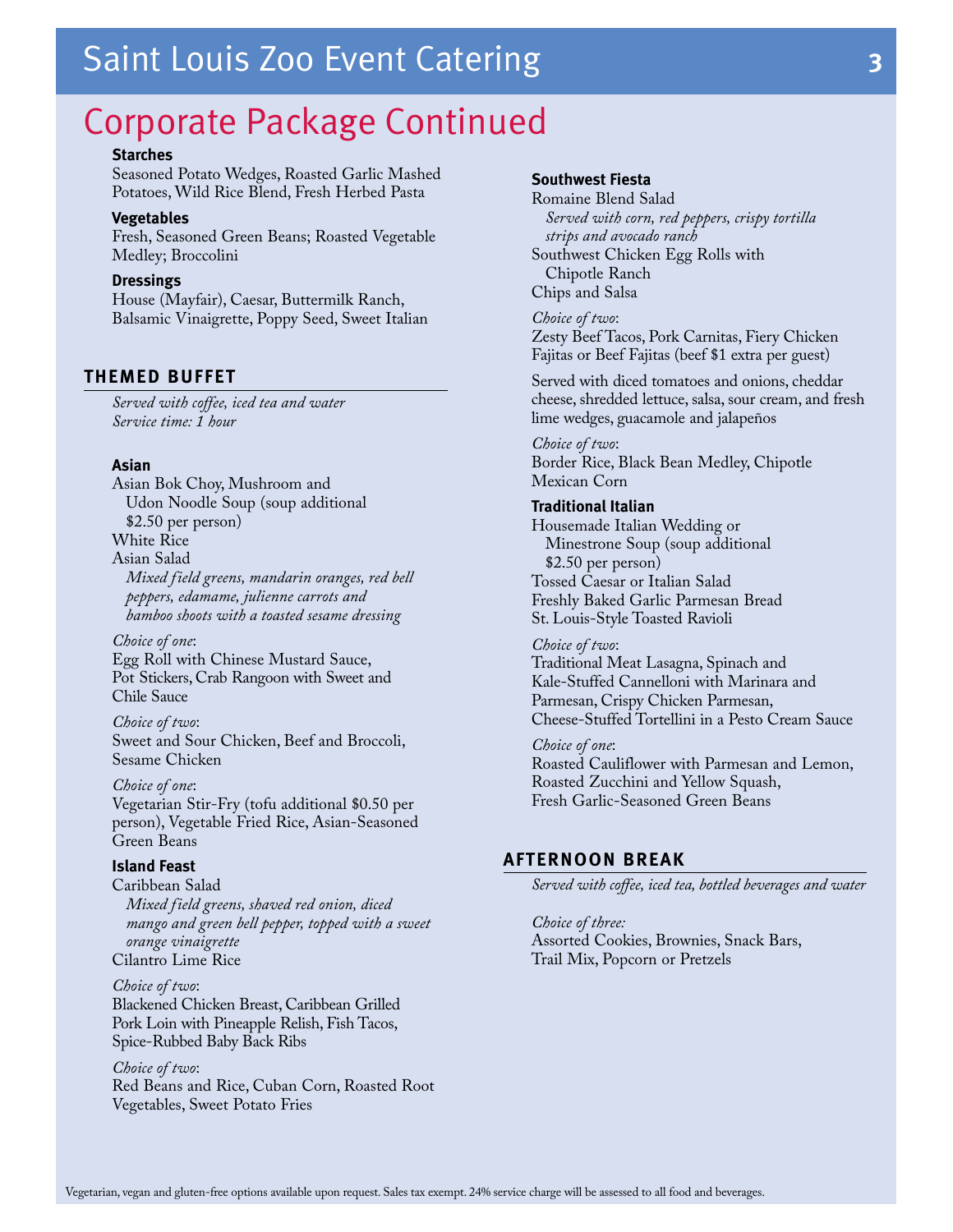### <span id="page-5-0"></span>Breakfast

**Minimum 25 guests: Additional \$2 per guest for smaller groups (15-24 guests)**

**Service time 1 hour**

#### **BUFFETS**

*Buffets served with freshly baked biscuits, assorted juices, coffee and hot tea*

**Red Rocks ............................................. \$17.50** *Choose one item from each category below*

**River's Edge .......................................... \$21.00** *Choose two items from each category below*

#### **Eggs**

Traditional Scrambled Eggs Garden Vegetable Frittata Three-Cheese Spinach Quiche

#### **Meat**

Smoked Bacon Pork Sausage Patties Roasted Glazed Ham

#### **Potatoes**

Oven-Roasted New Potatoes Breakfast Potatoes with Peppers and Onions Shredded Seasoned Breakfast Potatoes (for groups of 50 or less)

#### **Sweets**

Assorted Freshly Baked Pastries **(N)** Seasonal Fresh Fruit Yogurt and Granola

#### **ADD-ON ITEMS**

*Price per guest*

| Homestyle Biscuits and               |  |
|--------------------------------------|--|
| Fire-Roasted Apple-Topped            |  |
| Mini Bagel with Cream Cheese  \$3.00 |  |

#### **CONTINENTAL BREAKFAST**

*Selections served buffet style with coffee and hot tea*

**Fragile Forest........................................... \$6.00** *Assorted Freshly Baked Pastries*

**Historic Hill.. ........................................... \$7.00** *Assorted Freshly Baked Pastries and Juices*

#### **The Wild.................................................. \$9.50**

*Assorted Juices Choice of two breakfast sandwiches, served on a croissant or biscuit:* Bacon, Egg and Cheese Pork Sausage, Egg and Cheese Egg and Cheese

#### **Polar Bear Point .................................... \$10.00**

*Assorted Freshly Baked Pastries, Juices and Seasonal Fresh Fruit*

#### **Sea Lion Sound ..................................... \$17.50**

*Assorted Freshly Baked Pastries-***(N)***, Juices and Seasonal Fresh Fruit Choice of two breakfast sandwiches, served on a croissant or biscuit:* Bacon, Egg and Cheese Pork Sausage, Egg and Cheese Egg and Cheese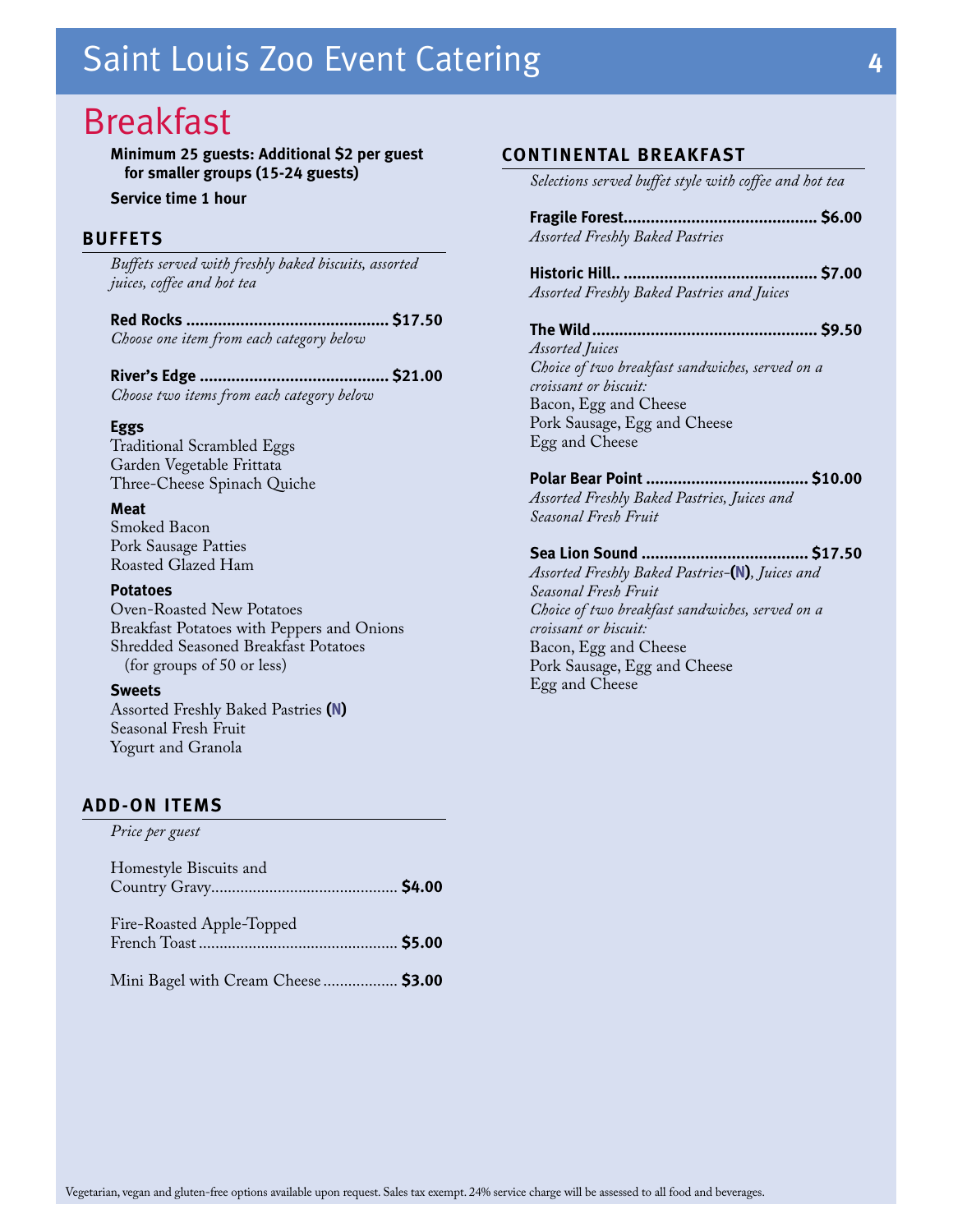### <span id="page-6-0"></span>Lunch Entrées

**All lunch entrées served with a garden or Caesar salad, choice of two dressings, one vegetable and one starch, freshly baked rolls, coffee, iced tea, and water**

#### *Choice of one:*

**Chicken Caprese ................................... \$18.75** *Seared chicken topped with fresh mozzarella, farmfresh tomatoes and basil pesto* **(GF)**

**Lemon and Panko-Encrusted Chicken .... \$19.00** *Seasoned and breaded chicken breast with a lemon white wine sauce* 

**Chicken Marsala.................................... \$19.25** *Seared chicken breast topped with a forest blend of Missouri Ozark mushrooms in rich Marsala sauce* 

**Spinach and Kale-Stuffed Cannelloni (V) \$19.25** *Served with marinara and Parmesan* 

**Pan-Seared Mahi Mahi (sustainable)..... \$19.75** *Served with a lemon caper sauce* **(GF)**

**Beef Teriyaki Kabobs ............................. \$20.75** *Marinated sirloin tips skewered with peppers and onions, topped with teriyaki sauce*

**Grilled Salmon Filet (sustainable).......... \$20.25** *Served with a dill beurre blanc* **(GF)**

**Grilled Tournedos of Beef ...................... \$21.75** *Served with seared Missouri Ozark mushrooms and rich demi-glace* **(GF)**

#### **STARCHES**

*Choice of one:* Mashed Potatoes, Roasted-Garlic Mashed Potatoes, Potato Gratin, Wild Rice Blend, Herb-Buttered Pasta, Herb Risotto

#### **VEGETABLES**

*Choice of one:* Fresh, Seasoned Green Beans; Asparagus; Broccolini

#### **DRESSINGS**

*Choice of two:* House (Mayfair), Creamy Caesar, Buttermilk Ranch, Balsamic Vinaigrette, Poppy Seed, Sweet Italian

All dressings are **(GF)**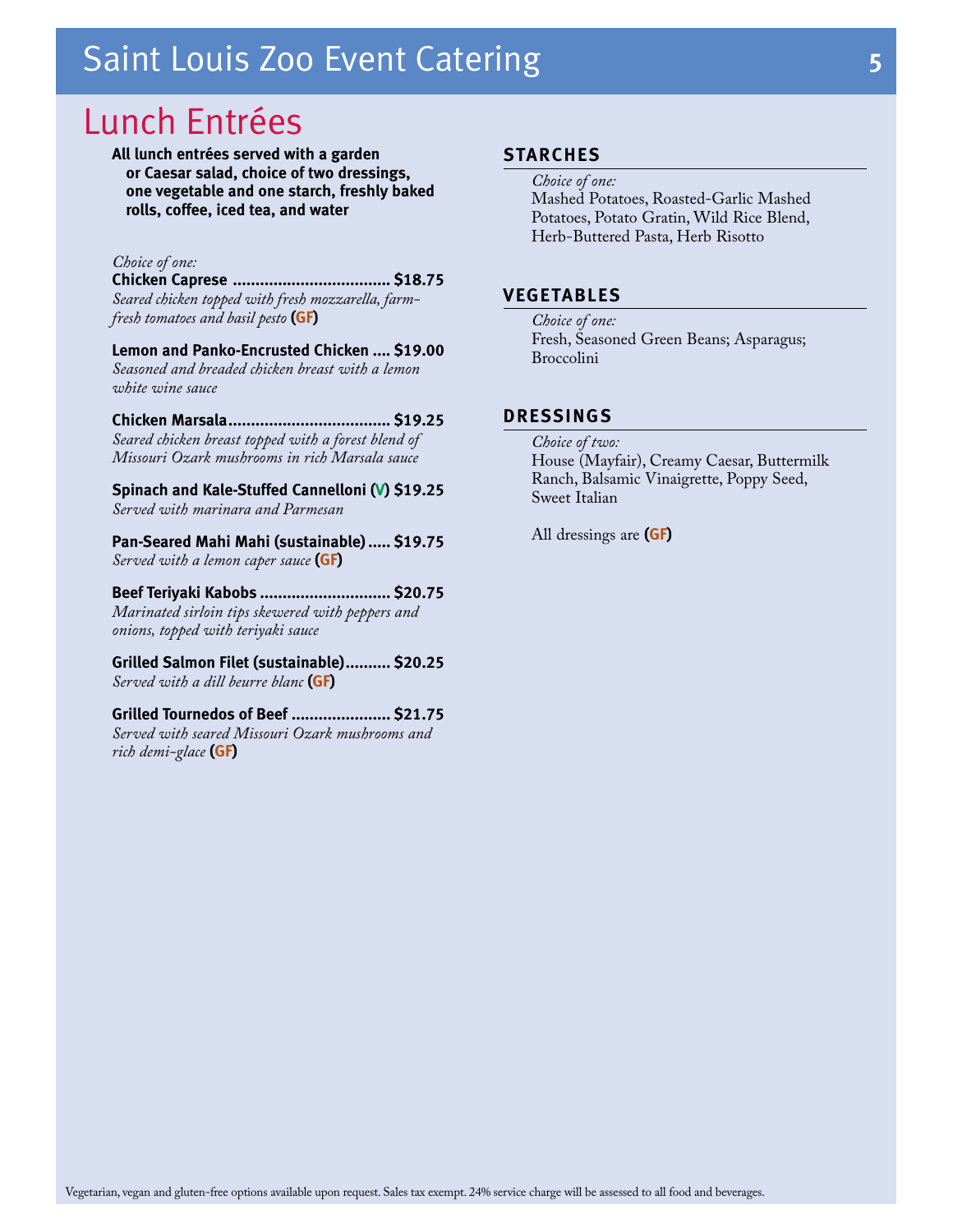### <span id="page-7-0"></span>Lunch Buffet

#### **Price per guest \$27.50; Children (2-12) \$16.50**

**Lunch buffet served with freshly baked rolls, coffee, iced tea and water**

**Buffet includes one salad, two dressings, two entrées, one starch, one vegetable and two desserts**

**Service time: 1 hour**

**Minimum 25 guests: \$2 extra per guest for smaller groups (15-24)**

**Substitute soup for salad: \$1.25 per guest**

**Add soup: \$4.75 per guest**

#### **SALADS**

*Choice of one:* Garden Salad with Tomatoes and Cucumbers Classic Tossed Caesar Salad Greek Pasta Salad Seasonal Fresh Fruit

#### **DRESSINGS**

*Choice of two:* House (Mayfair), Buttermilk Ranch, Balsamic Vinaigrette, Poppy Seed, Sweet Italian

#### **CHEF BRIE'S SIGNATURE HOMEMADE SOUPS**

Italian Wedding Soup Homestyle Creamy Chicken Noodle Minestrone **(GF)** Tomato Bisque **(V) (G)** Cheese Broccoli **(V)** Creamy Mushroom **(V)**

#### **ENTRÉES**

*Choice of two:*

#### **Chicken Caprese**

*Seared chicken topped with fresh mozzarella, farmfresh tomatoes and basil pesto* **(GF)**

#### **Lemon and Panko-Encrusted Chicken**

*Seasoned and breaded chicken breast with a lemon white wine sauce* 

#### **Chicken Marsala**

*Seared chicken breast topped with a forest blend of Missouri Ozark mushrooms in rich Marsala sauce* 

#### **Roasted Beef Top Round**

*Hand-rubbed and slow-roasted, served with housemade horseradish sauce* **(GF)**

**Roasted Pork Loin** *Citrus brined and served with savory pan gravy*

**Grilled Salmon Filet (sustainable)** *Served with a dill beurre blanc* **(GF)**

**Pan-Seared Mahi Mahi (sustainable)** *Served with a lemon caper sauce* **(GF)**

**Spinach and Kale-Stuffed Cannelloni** *Served with marinara and Parmesan* **(V)**

#### **STARCHES**

*Choice of one:* Seasoned Potato Wedges, Roasted Garlic Mashed Potatoes, Wild Rice Blend, Herb-Buttered Pasta

#### **VEGETABLES**

*Choice of one:* Fresh, Seasoned Green Beans; Asparagus; Roasted Vegetable Medley, Broccoli Gratin; California Blend (Broccoli, Cauliflower, Carrots, Red Peppers, Squash and Zucchini)

#### **DESSERTS**

#### **SPECIALTY SWEETS**

**St. Louis Favorite Gooey Butter Cake** *Traditional or chocolate; St. Louis Specialty*

**Classic Cinnamon Apple Bread Pudding** *Served with a caramel rum sauce*

**Homestyle Warm Apple Crisp** *Served buffet style only*

#### **CAKES**

**Traditional Carrot Cake with Cream Cheese Icing (N) Triple Chocolate Layer Cake**

#### **HANKS CHEESECAKES**

*St. Louis Specialty*

**New York-Style Key Lime Praline N Double Chocolate White Chocolate Raspberry Sugar-Free New York-Style**

Vegetarian, vegan and gluten-free options available upon request. Sales tax exempt. 24% service charge will be assessed to all food and beverages.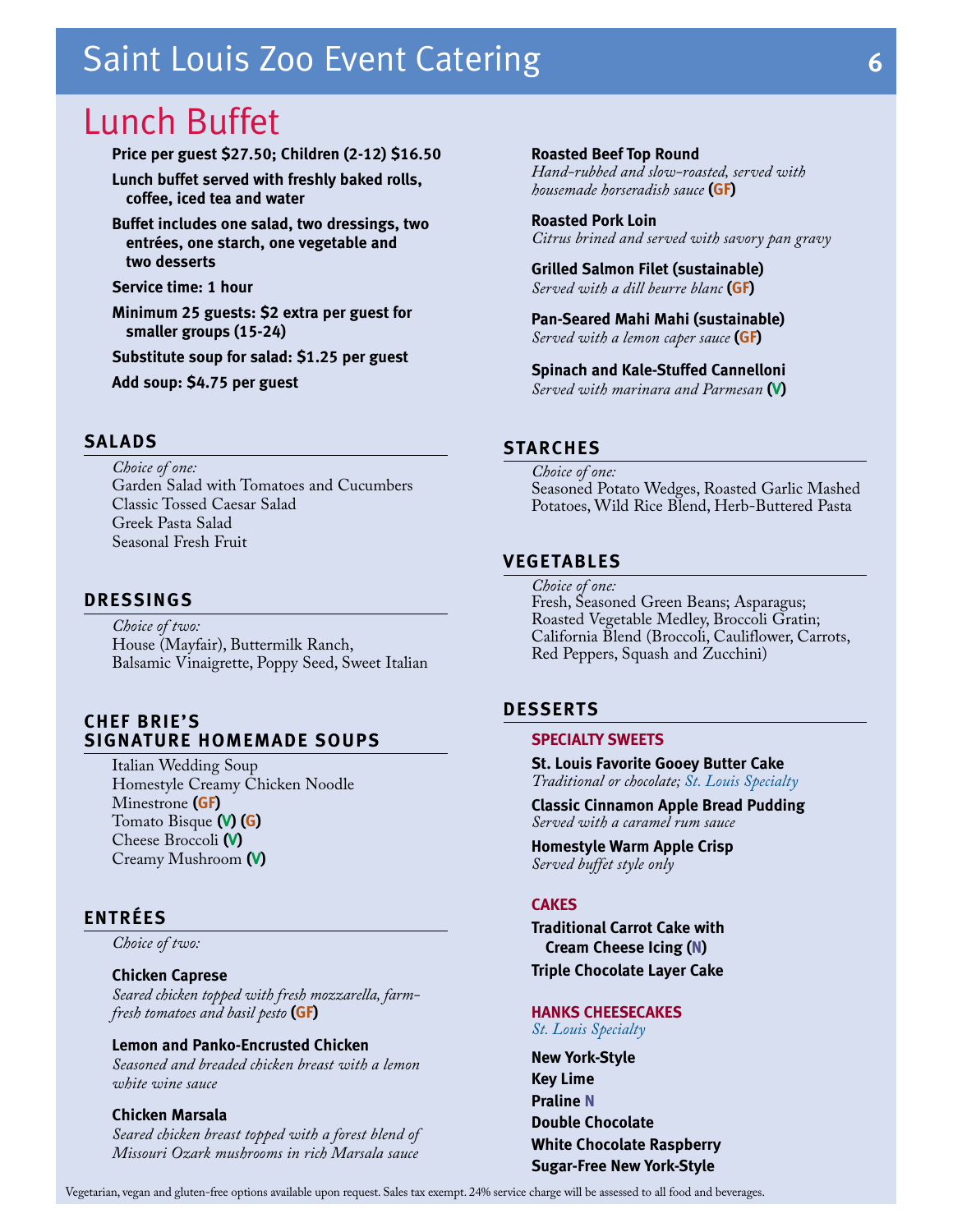### <span id="page-8-0"></span>Themed Buffets

#### **All buffets served with iced tea and water**

**Service time: 1 hour**

**Minimum 25 guests: \$2 extra per guest for smaller parties (15-24)**

**Children (2-12) \$19**

**All buffets come with cookies and brownies**

#### **ASIAN \$29.50**

Asian Bok Choy, Mushroom and Udon Noodle Soup (soup additional \$2.50 per person)

White Rice Asian Salad

*Mixed field greens, mandarin oranges, red bell peppers, edamame, julienne carrots and bamboo shoots with a toasted sesame dressing*

*Choice of one*: Egg Roll with Chinese Mustard Sauce, Pot Stickers, Crab Rangoon with Sweet and Sour Sauce

*Choice of two*: Sweet and Sour Chicken, Beef and Broccoli, Sesame Chicken

*Choice of one*: Vegetarian Stir-Fry, Vegetable Fried Rice, Asian-Seasoned Green Beans

#### **ISLAND FEAST \$29.50**

Caribbean Salad

*Mixed field greens, shaved red onion, diced mango and green bell pepper, topped with a sweet orange vinaigrette*  Cilantro Lime Rice

*Choice of two*: Blackened Chicken Breast, Caribbean Grilled Pork Loin with Pineapple Relish, Fish Tacos, Spice-Rubbed Baby Back Ribs

*Choice of two*: Red Beans and Rice, Cuban Corn, Roasted Root Vegetables, Sweet Potato Fries

#### **SOUTHWEST FIESTA \$29.50**

Romaine Blend Salad *Served with corn, red peppers, crispy tortilla .... strips and avocado ranch* Southwest Chicken Egg Rolls with Chipotle Ranch Chips and Salsa

*Choice of two*: Zesty Beef Tacos, Pork Carnitas, Fiery Chicken Fajitas or Beef Fajitas (beef \$1 extra per guest)

Served with diced tomatoes and onions, cheddar cheese, shredded lettuce, salsa, sour cream, and fresh lime wedges, guacamole and jalapeños

*Choice of two*: Border Rice, Black Bean Medley, Chipotle Mexican Corn

#### **TRADITIONAL ITALIAN \$29.50**

Housemade Italian Wedding or Minestrone Soup (soup additional \$2.50 per guest) Tossed Caesar or Italian Salad Freshly Baked Garlic Parmesan Bread St. Louis-Style Toasted Ravioli

*Choice of two*:

Traditional Meat Lasagna, Spinach and Kale-Stuffed Cannelloni with Marinara and Parmesan, Crispy Chicken Parmesan, Cheese-Stuffed Tortellini in a Pesto Cream Sauce

*Choice of one*: Roasted Cauliflower with Parmesan and Lemon, Roasted Zucchini and Yellow Squash, Fresh Garlic-Seasoned Green Beans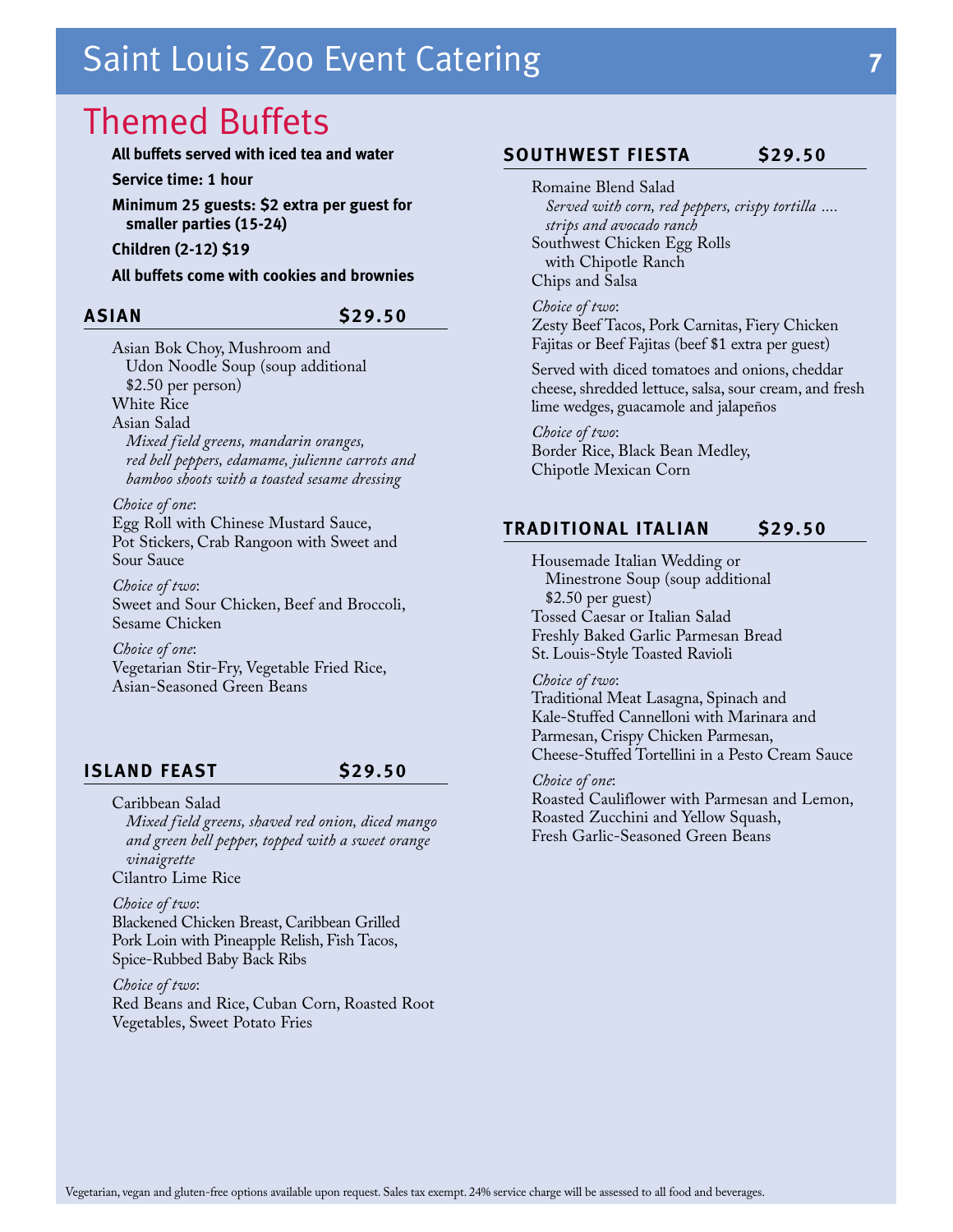### <span id="page-9-0"></span>Sandwich Buffet

**All buffets served with iced tea, lemonade and water Your choice of three sandwiches and one salad Substitute soup for salad: \$1.50 per guest Add soup (choice of one): \$2.75 per guest Service time 1 hour**

#### **CLASSIC \$14.75**

*Served with kettle-cooked potato chips*

*Choice of three:* Smoked Turkey with Monterey Jack Honey Ham and Cheddar Roast Beef and Swiss Chicken Caesar Wrap Tuna Salad Croissant Roasted Vegetable Wrap **(V)**

#### **BISTRO \$16.50**

*Served with housemade potato chips Choice of three:*

#### **Market Chicken Salad** *Diced chicken, red onion, celery and red grapes, served on a flaky croissant*

#### **Smoked Turkey BLT**

*Sliced smoked turkey breast, fresh spinach, sliced tomato and crispy bacon on cranberry bread*

#### **The Club**

*Honey ham, smoked turkey breast, cheddar and Monterey Jack cheese, lettuce, sliced tomato and onion, served on thickly sliced country white bread*

#### **Roast Beef and Smoked Gouda**

*Thinly sliced lean roast beef, sweet onions, lettuce and sliced smoked Gouda, served on ciabatta bread*

#### **Italian Sub**

*Volpi salami, shaved ham, roast beef, sliced red onion, Kalamata olives and pepperoncinis with a vinaigrette drizzle, served on a hoagie roll with provolone cheese*

#### **Greek Veggie Wrap (V)**

*Tomato, cucumber, red onion, spinach, feta cheese crumbles and creamy yogurt tzatziki, served in a spinach wrap* 

#### **SALADS**

*Choice of one:*

#### **Caesar Salad**

*Romaine lettuce tossed with seasoned croutons, Parmesan cheese and creamy Caesar dressing* 

#### **Garden Salad**

*Iceberg and romaine lettuce, shredded carrots and purple cabbage, sliced cucumber, and tomatoes* 

#### **Greek Pasta Salad**

*Feta cheese, diced tomato, green onion, Kalamata olives, garlic, lemon juice and olive oil* 

#### **Asian Salad**

*Mixed field greens, mandarin oranges, red bell peppers, edamame, julienne carrots and bamboo shoots with a toasted sesame dressing* 

#### **Caribbean Salad**

*Mixed field greens, shaved red onion, diced mango and green bell pepper, topped with a sweet orange vinaigrette* 

#### **Dressings\***

*Choice of two:* House (Mayfair), Creamy Caesar, Buttermilk Ranch, Balsamic Vinaigrette, Poppy Seed, Sweet Italian

\*All dressings are **(GF)**

#### **CHEF BRIE'S SIGNATURE HOMEMADE SOUPS**

*Minimum 15 guests*

Italian Wedding Soup Homestyle Creamy Chicken Noodle Minestrone **(GF)** Tomato Bisque **(V) (GF)** Cheese Broccoli **(V)** Creamy Mushroom **(V)**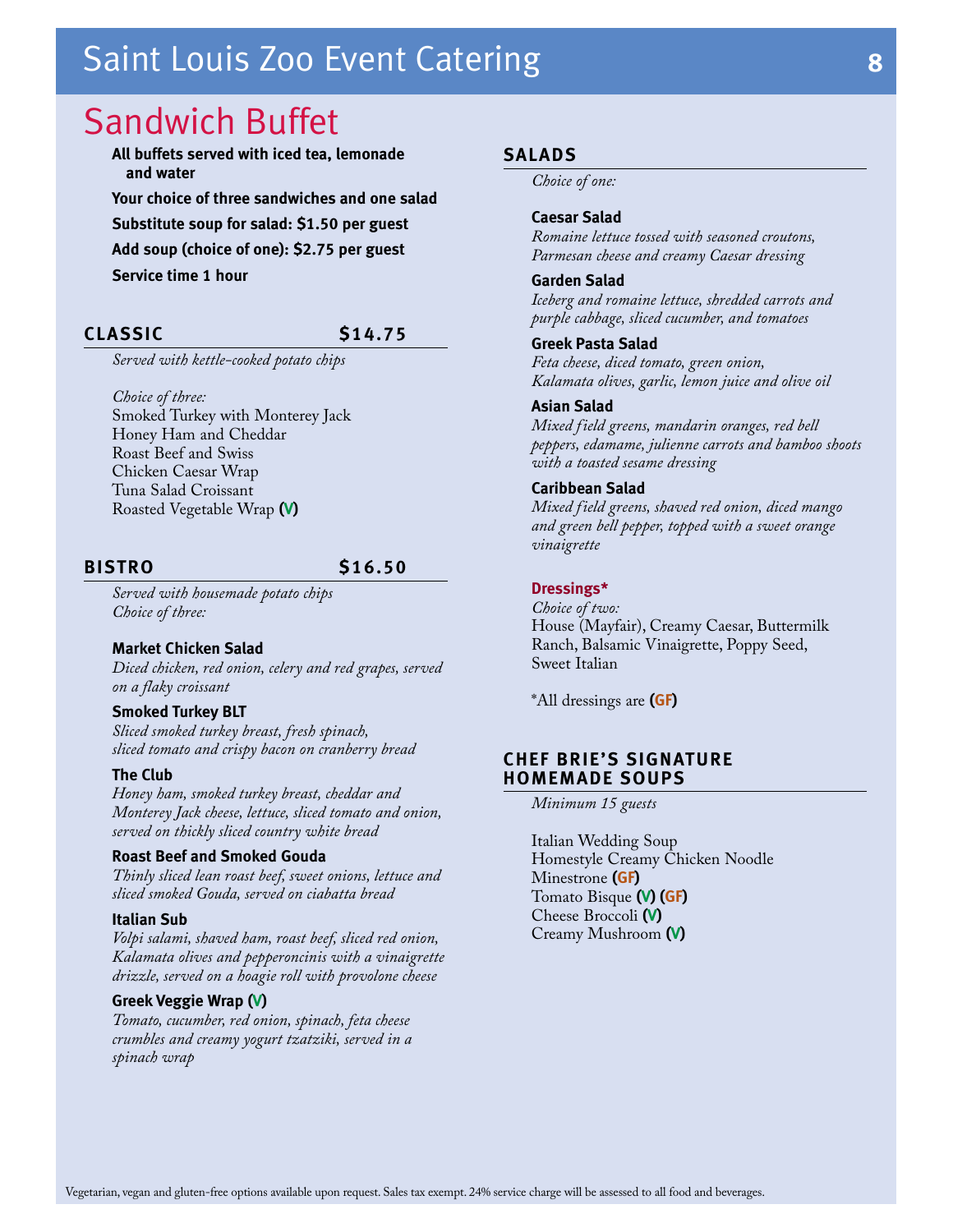### <span id="page-10-0"></span>Snack Breaks

### **Price per guest All snack breaks are served with assorted**

**bottled beverages, coffee, iced tea and water Service time: 30 minutes**

**Quench Your Thirst.................................. \$4.75** *Assorted bottled beverages, coffee and iced tea*

**Sweet Tooth ............................................ \$6.25** *Freshly baked cookies and double-chocolate brownies*

**Santa Fe Snacks ...................................... \$9.25** *Tortilla chips, garden salsa, creamy guacamole, hot queso dip and Southwest chicken egg rolls with chipotle ranch dip*

#### **Ballpark Break....................................... \$10.25**

*Warm jumbo pretzels with mustard dip, freshly popped popcorn, dry roasted peanuts and kettle corn* **(N)**

#### **Healthy Start......................................... \$12.75**

*Whole fresh fruit, assorted low-fat yogurt and granola and breakfast bars*

### **Healthy Eats.......................................... \$12.75**

*Fresh garden veggies with housemade buttermilk ranch dip, fresh seasonal fruit bowl and assorted snack bars and trail mix*

#### **Artisan Break......................................... \$15.75** *Assorted cured meats, domestic and imported cheeses, gourmet mixed nuts* **(N)***, dried fruits, roasted red pepper hummus, and grilled flatbread chips*

#### **A La Carte**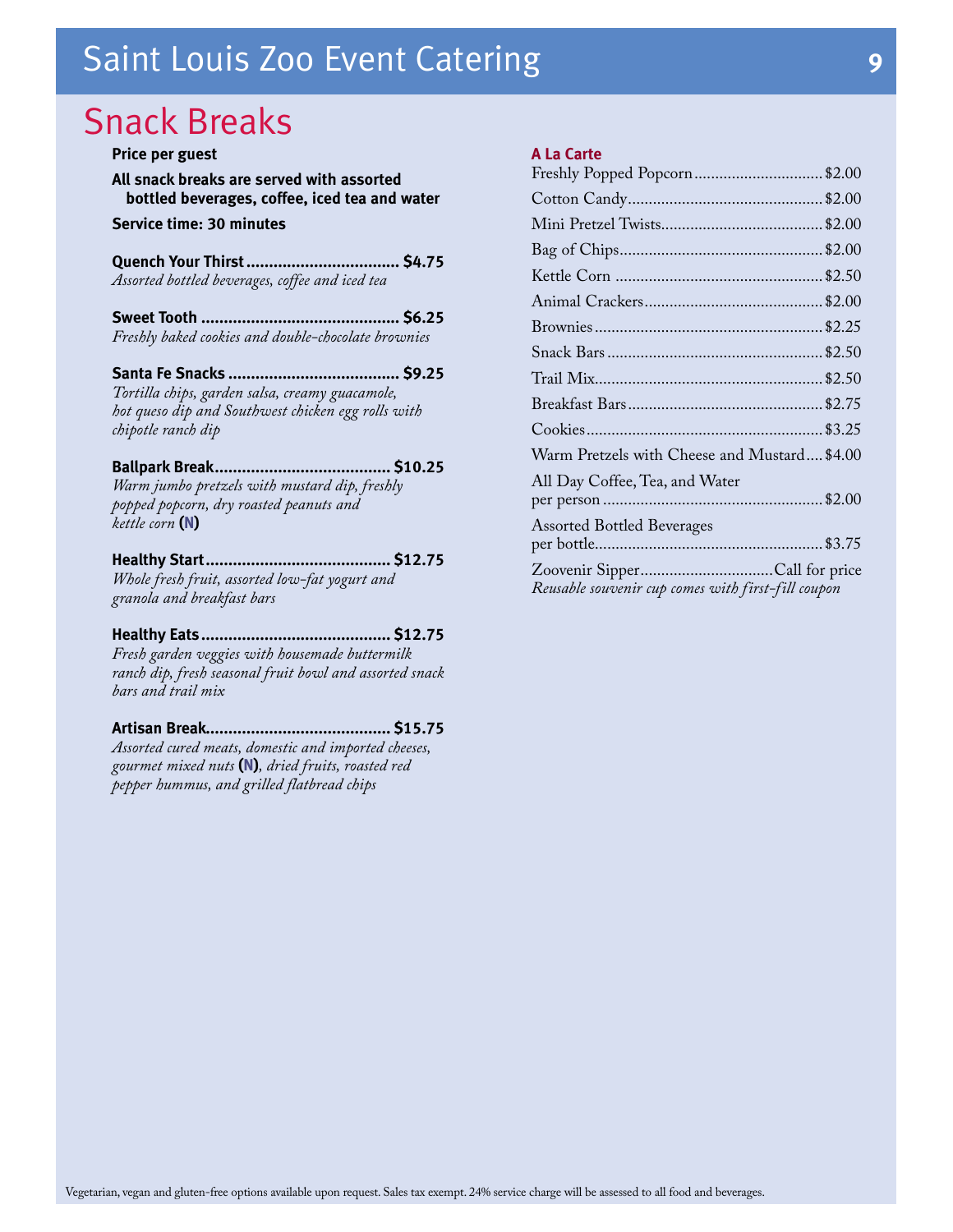### <span id="page-11-0"></span>Barbecue Picnic Buffets

**All buffets served with iced tea, lemonade and water**

**Minimum 25 guests: \$2 extra per guest for smaller groups (15-24)**

**Service time: 1 hour**

#### **ZOOLINE RAILROAD BBQ \$20.75**

*Children (2-12) \$12*

Grilled Hamburgers, G&W Bratwurst, and Hot Dogs

*Choice of Two*:

Western Molasses Baked Beans, Creamy Poppy Seed Slaw, Red-Skinned Potato Salad or Mustard Potato Salad, Mac 'n' Cheese

#### **FOREST PARK BBQ \$23.50**

*Children (2-12) \$14*

*Choice of Three*: BBQ Chicken, \*BBQ Pork Steaks, Jumbo All-Beef Hot Dogs, Grilled Hamburgers

*Choice of Two*:

Western Molasses Baked Beans, Creamy Poppy Seed Slaw, Red-Skinned Potato Salad or Mustard Potato Salad, Mac 'n' Cheese, Grilled Corn

#### **CONSERVATION CAROUSEL BBQ \$29.00**

*Children (2-12) \$16*

*Choice of Three*:

Grilled Baby Back Ribs, Smoked Pulled Pork Shoulder, BBQ Chicken, Jumbo All-Beef Hot Dogs, Grilled Hamburgers

#### *Choice of Two*:

Western Molasses Baked Beans, Creamy Poppy Seed Slaw, Red-Skinned Potato Salad or Mustard Potato Salad, Veggie Pasta Salad, Mac 'n' Cheese, Grilled Corn

#### **WORLD'S FAIR BBQ \$33.25**

*Children (2-12) \$18*

#### *Choice of Three*:

Grilled Baby Back Ribs, Smoked Beef Brisket, Grilled Hamburgers, BBQ Chicken, Grilled Smoked Sausage, Salmon (additional \$2 per guest)

#### *Choice of Two*:

Western Molasses Baked Beans, Seasoned Potato Wedges, Veggie Pasta Salad, Green Beans with Bacon and Onion, Grilled Corn, Garden Salad

**All buffets served with crispy kettle-cooked potato chips, freshly baked cookies and brownies, fresh bakery buns, a cheese and relish tray, and condiments. Chipotle black bean veggie burgers are available upon request.**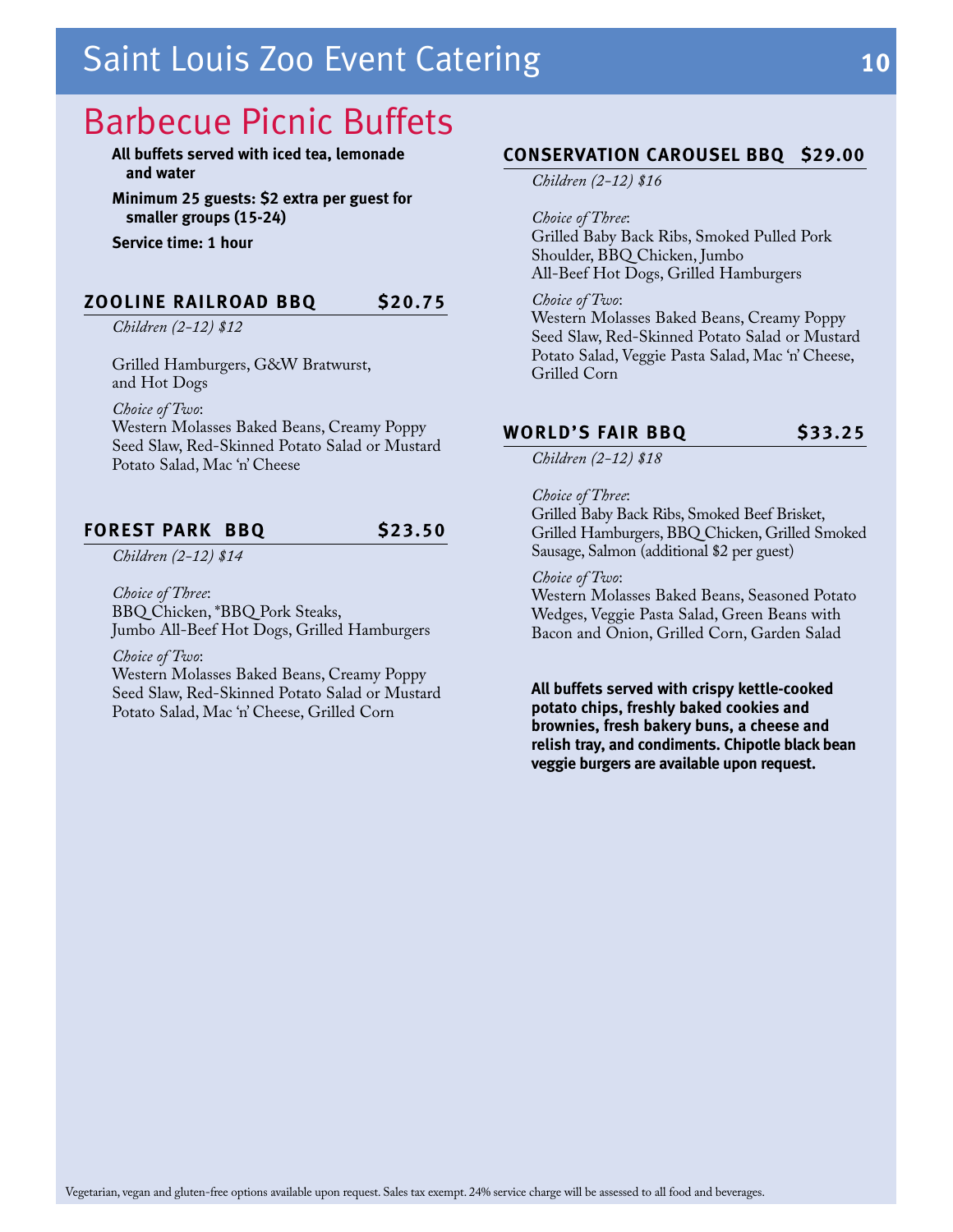### <span id="page-12-0"></span>Boxed Sandwiches and Salads

**Choice of three: Any combination of salad and/or sandwich \$17.25**

**Minimum of 25 guests**

#### **SANDWICHES**

*Served with a freshly baked cookie, bottled beverage and choice of fresh veggie pasta salad or potato chips (one side choice per sandwich selection)*

#### **Chicken Caesar Wrap**

*Grilled and seasoned chicken breast strips, romaine lettuce, Parmesan cheese, red onion and Caesar dressing, rolled in a whole-wheat tortilla*

#### **Smoked Turkey Jack**

*Sliced smoked turkey breast, Monterey Jack cheese and lettuce on wheat berry bread*

#### **Honey Ham 'n' Cheddar**

*Thinly sliced honey ham, mild cheddar cheese and lettuce on thickly sliced country white bread*

#### **Classic Tuna Salad**

*Chunk tuna mixed with celery, onion, egg and mayonnaise, served with leaf lettuce on a flaky croissant*

#### **Market Chicken Salad**

*Diced chicken, red onion, celery and red grapes, served on a flaky croissant*

#### **Smoked Turkey BLT**

*Sliced and smoked turkey breast, fresh spinach, sliced tomato and crispy bacon on cranberry bread*

#### **The Club**

*Honey ham, smoked turkey breast, cheddar and Monterey Jack cheese, lettuce, sliced tomato, and onion, served on thickly sliced country white bread*

#### **Roast Beef and Smoked Gouda**

*Thinly sliced lean roast beef, sweet onions, lettuce, and sliced and smoked Gouda, served on ciabatta bread*

#### **Italian Sub**

*Volpi salami, shaved ham, roast beef, sliced red onion, Kalamata olives, provolone cheese and pepperoncinis with a vinaigrette drizzle served on a hoagie roll*

#### **Greek Veggie Wrap**

*Tomato, cucumber, red onion, spinach, feta cheese crumbles and creamy yogurt tzatziki, served in a spinach wrap* **(V)**

#### **SALADS**

*Served with crackers, a freshly baked cookie and bottled beverage*

#### **Classic Chicken Caesar**

*Crisp romaine lettuce, Parmesan cheese and seasoned croutons, topped with grilled chicken breast slices. Served with creamy Caesar dressing.*

#### **Chef Salad**

*Hearty greens topped with ham, turkey, cheddar and provolone cheeses, tomato, cucumber, and egg*

#### **Chicken Club Salad**

*Hearty greens topped with grilled chicken, crispy bacon, provolone cheese, tomato and croutons*

#### **Greek Salad**

*Hearty greens topped with grilled chicken, feta cheese, tomato, cucumber, red onion and Kalamata olives. Served with housemade Greek dressing.*

#### **Market Salad**

*Hearty greens topped with carrot, tomato, cucumber, broccoli, red onion, and cheddar and provolone cheeses*

#### **DRESSINGS**

*Choose one dressing per salad selection* House (Mayfair), Creamy Caesar, Buttermilk Ranch, Balsamic Vinaigrette, Poppy Seed, Sweet Italian

All dressings are **(GF)**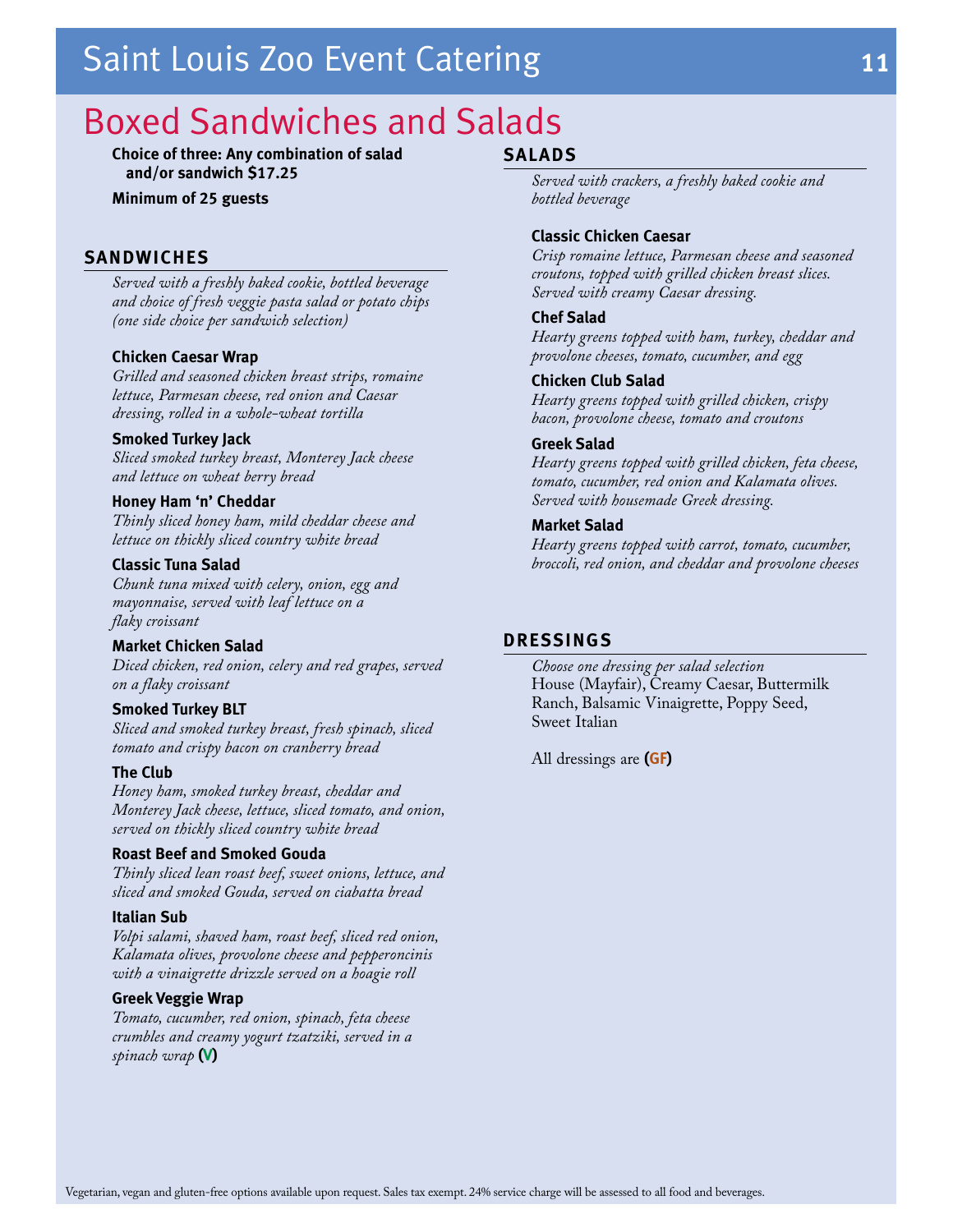### <span id="page-13-0"></span>Hors d'Oeuvres

**All prices are per piece unless noted per guest**

#### **HOT HORS D'OEUVRES**

| Sesame Pork Meatballs  \$2.00                                                                                             |  |
|---------------------------------------------------------------------------------------------------------------------------|--|
| Seasoned, marinated pork meatballs                                                                                        |  |
| St. Louis-Style Toasted Ravioli \$2.00<br>Hand-breaded, beef-stuffed ravioli served<br>with marinara; St. Louis Specialty |  |
|                                                                                                                           |  |
| Pork filling, served with sweet and sour sauce                                                                            |  |
| Bacon-Wrapped Dates  \$2.00                                                                                               |  |
| Medjool dates wrapped in hickory-smoked bacon (GF)                                                                        |  |
|                                                                                                                           |  |
| Vegetarian egg rolls, served with Asian<br>mustard sauce <b>(V)</b>                                                       |  |
|                                                                                                                           |  |
| Lightly sweetened cream cheese and crab meat, served<br>with sweet and sour sauce                                         |  |
| Breaded Beef Cannelloni Bites \$2.25<br>Hand-breaded, mini beef cannelloni, served<br>with marinara                       |  |
| Southwest Chicken Egg Rolls  \$2.25                                                                                       |  |
| Stuffed with chicken, corn, black beans and peppers,<br>served with chipotle ranch dip                                    |  |
| Chicken Satay<br>S2.25                                                                                                    |  |
| Marinated with fresh ginger, garlic and spices, served<br>with peanut sauce (GF) (N)                                      |  |
| Portobello Mushroom Tart \$2.50                                                                                           |  |
| Sautéed portobello mushrooms and a rich thyme cream<br>sauce in a light phyllo cup ${\sf W}$                              |  |
|                                                                                                                           |  |
| Coconut-breaded, deep-fried shrimp with a sweet                                                                           |  |
| orange sauce                                                                                                              |  |
| Mini Teriyaki Beef Kabobs  \$2.50                                                                                         |  |
| Marinated sirloin tips skewered with peppers<br>and onions                                                                |  |
| Raspberry Brie Phyllo Bites \$2.75                                                                                        |  |
| Raspberry and brie cheese wrapped in a light<br>phyllo cup <b>(V)</b>                                                     |  |

| Traditional Spanakopita<br>\$2.75                                                                |  |
|--------------------------------------------------------------------------------------------------|--|
| Spinach filling in a crispy phyllo shell $(V)$                                                   |  |
|                                                                                                  |  |
| Housemade crab fritter served with<br>mustard remoulade                                          |  |
| Grilled Marinated Shrimp Rumaki \$2.75                                                           |  |
| Grilled shrimp wrapped with hickory-smoked bacon (GF)                                            |  |
| Beef Slider with Cheese \$2.75                                                                   |  |
| Bacon-Wrapped Scallops (GF) \$3.50                                                               |  |
|                                                                                                  |  |
| <b>COLD HORS D'OEUVRES</b>                                                                       |  |
| Southwest Black Bean Pinwheels \$2.00                                                            |  |
| Black beans, corn, roasted red peppers, green onion                                              |  |
| and cheddar cheese with a Southwest-seasoned cream<br>cheese, rolled in a spinach tortilla $(V)$ |  |
| Smoked Salmon and Cucumber Canapes\$2.50                                                         |  |
| Thinly sliced smoked salmon and coriander cream                                                  |  |
| cheese atop a cucumber slice (GF)                                                                |  |
| BBQ Grilled Shrimp  \$2.50                                                                       |  |
| Marinated shrimp, grilled and glazed with                                                        |  |
| housemade BBQ sauce<br>. \$2.50                                                                  |  |
| Antipasto Skewers<br>Marinated mozzarella and artichoke, Kalamata olive                          |  |
| and salami (GF)                                                                                  |  |
| <b>Shrimp Cocktail</b><br>\$2.50                                                                 |  |
| Seasoned and boiled shrimp, served with                                                          |  |
| cocktail sauce (GF)                                                                              |  |
| <b>Thyme Goat Cheese and</b><br><b>Roasted Beet Tartlet </b><br><b>S2.25</b>                     |  |
| Thyme goat cheese and roasted beets in a crispy phyllo                                           |  |
| cup with a balsamic reduction drizzle $(V)$                                                      |  |
| Vegetarian Bruschetta  \$2.25                                                                    |  |
| Fire-Roasted Apple with Caramelized Onion                                                        |  |
| and Brie Cheese (V)<br>Local Tomatoes with Fresh Mozzarella (V)                                  |  |
|                                                                                                  |  |

**Bruschetta............................................... \$3.00** Grilled Shrimp with Roasted Red Pepper and Garlic Spread Beef Tenderloin with Caramelized Onion and Herbed Boursin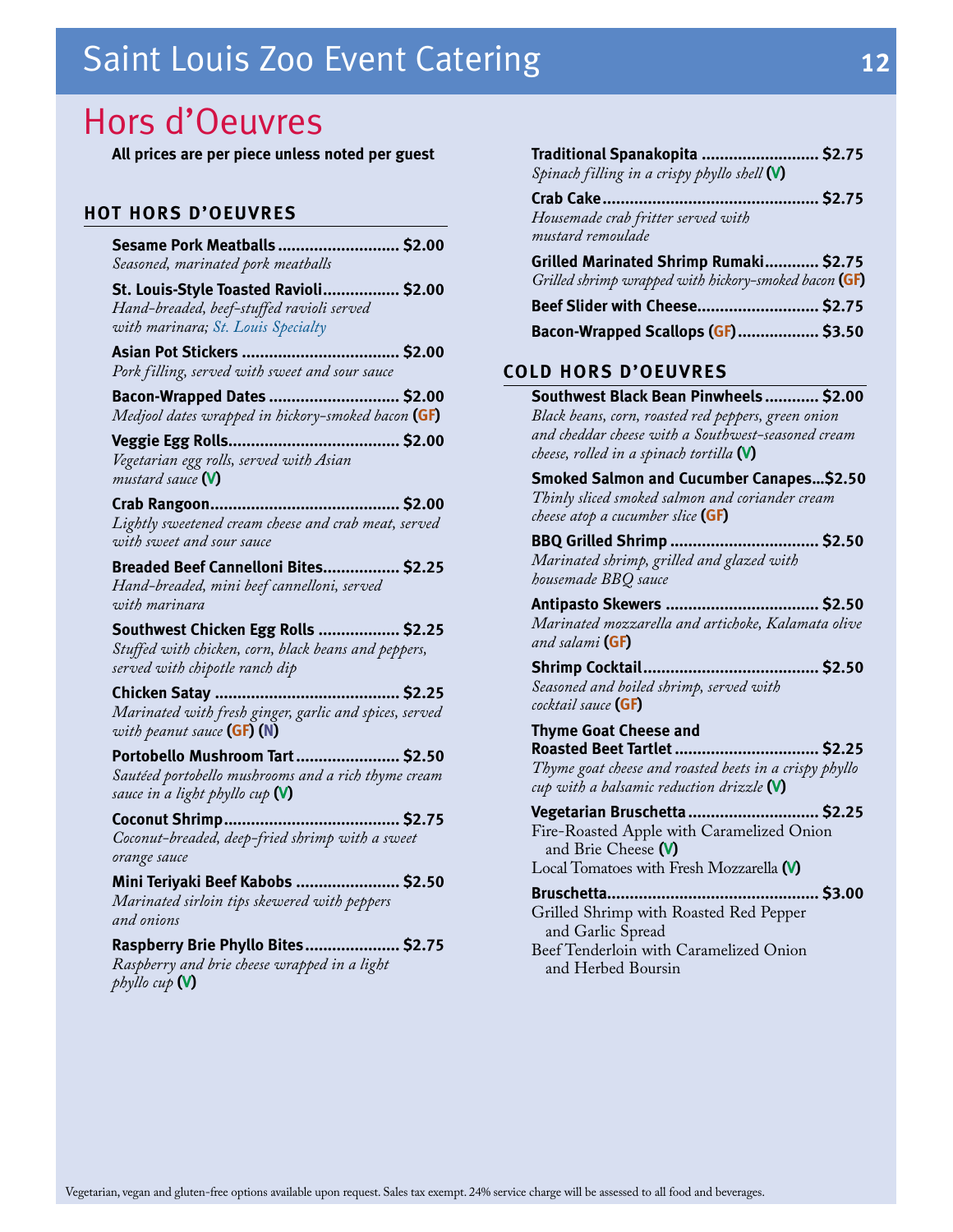### Hors d'Oeuvres Continued **STATIONARY DISPLAYS**

*All prices are per guest Minimum 25 guests*

**Crudités .................................................. \$4.50** *Assorted fresh vegetables, served with ranch* 

*dipping sauce* **(GF) (V)**

**Seasonal Fresh Fruit................................ \$5.00** *Assorted seasonal fresh fruits* **(GF) (V)**

**Grilled Vegetables ................................... \$5.50** *Assorted seasonal fresh vegetables, seasoned and grilled, served with a roasted pepper ranch dip or hummus dip* **(GF) (V)**

**Gourmet Cheese...................................... \$6.50** *Gourmet cheeses, nuts, fruits, and assorted breads and crackers* **(N)**

**Antipasto ................................................ \$6.75** *Marinated mozzarella and artichoke hearts, salami, balsamic mushrooms, cherry peppers, and Kalamata olives* **(GF)**

**Shrimp Cocktail....................................... \$8.75** *Served with cocktail sauce and lemon wedges* **(GF)**

**Mediterranean Hummus .......................... \$8.25** *Traditional or roasted red pepper hummus, feta cheese, diced tomato, cucumber, red onion, Kalamata olives and grilled pita chips* **(V)**

**Santa Fe .................................................. \$8.25** *Creamy guacamole, hot queso dip, corn tortilla chips, Southwest chicken egg rolls with chipotle ranch, and crispy cinnamon churros*

**Gourmet Cheese and Charcuterie ............ \$9.25** *Gourmet cheeses, cured meats, nuts, fruits, and assorted breads and crackers* **(N)**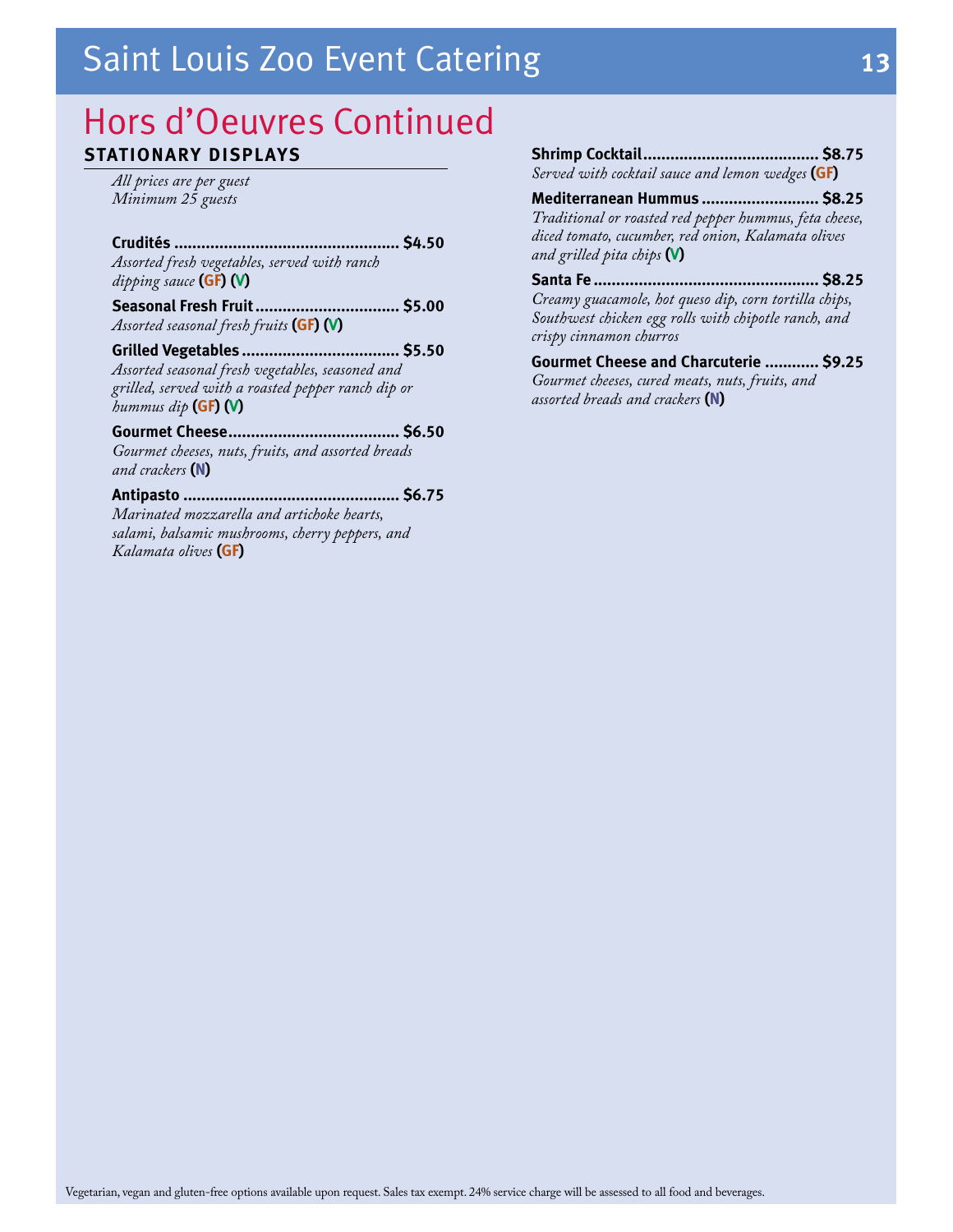### <span id="page-15-0"></span>**Stations**

**All prices are per guest**

**Minimum three stations, unless adding to a buffet or two stations with hors d' oeuvres**

**Minimum 25 guests: \$2 extra per guest for smaller groups (15-24)**

**Service time: 1 hour**

#### **ACTION STATIONS**

*Culinary Attendant fee of \$125 per station Party size will determine number of stations and attendants needed*

**Pasta..................................................... \$12.50**

Cavatappi pasta and cheese-stuffed tortellini Traditional marinara, Alfredo, and pesto with garlic and olive oil **(N)**

Sun-dried tomatoes, fresh baby spinach, zucchini, yellow squash, mushrooms, broccoli and Parmesan cheese Served with garlic bread

#### **Asian Stir-Fry**

#### **Fajita**

| Flour tortillas, peppers, onions, tomatoes,  |  |
|----------------------------------------------|--|
| shredded lettuce, cheddar cheese, jalapeños, |  |
| sour cream, salsa                            |  |

#### **CARVING STATIONS**

| Culinary attendant fee of \$125 per station      |  |
|--------------------------------------------------|--|
| Party size will determine number of stations and |  |
| attendants needed                                |  |
| Served with freshly baked dinner rolls and any   |  |
| accompanying sauces                              |  |
| Marinated Grilled Beef Tenderloin \$20.00        |  |
| Hand-Rubbed Roasted Prime Rib\$17.00             |  |
|                                                  |  |
| Citrus-Brined Grilled Pork Loin  \$15.25         |  |
| Oven-Roasted Turkey Breast \$13.25               |  |
| Honey Dijon Glazed Ham \$12.25                   |  |
|                                                  |  |

#### **RECEPTION DISPLAYS**

*Unattended*

#### **Salad Bar .............................................. \$10.00**

Spring mix and romaine blend Grape tomatoes, cucumbers, broccoli, mushrooms, crispy bacon, shredded cheddar, Parmesan cheese and seasoned croutons

#### *Choice of three dressings*:

House (Mayfair), Creamy Caesar, Buttermilk Ranch, Balsamic Vinaigrette, Poppy Seed, French, Sweet Italian, Fat-Free Italian

#### **Mashed Potato Bar................................ \$11.00**

Cheddar cheese, smoked Gouda, crisp bacon, broccoli, mushrooms, sour cream, chives and homestyle gravy

#### *Choice of two*:

Roasted garlic potatoes, plain potatoes or mashed sweet potatoes

#### **Mac and Cheese Bar.............................. \$11.00**

Cavatappi pasta

Aged cheddar and Monterey Jack cheese sauces Diced grilled chicken, crisp bacon, roasted red

pepper, tomato, broccoli, green onion and crispy fried onions

### **Slider Bar.............................................. \$13.50**

*Served with chips*

*Choice of two:* 

Crispy buffalo chicken with blue cheese

Fried portobello slider with roasted red pepper mayo and boursin cheese

Smoked pulled pork with vinegar slaw

Sliced smoked brisket with tangy BBQ sauce, crisp pickles and cheddar cheese

Classic beef mini mac with American cheese, lettuce and housemade special sauce

Spicy grilled chicken topped with pepper jack cheese and herb mayo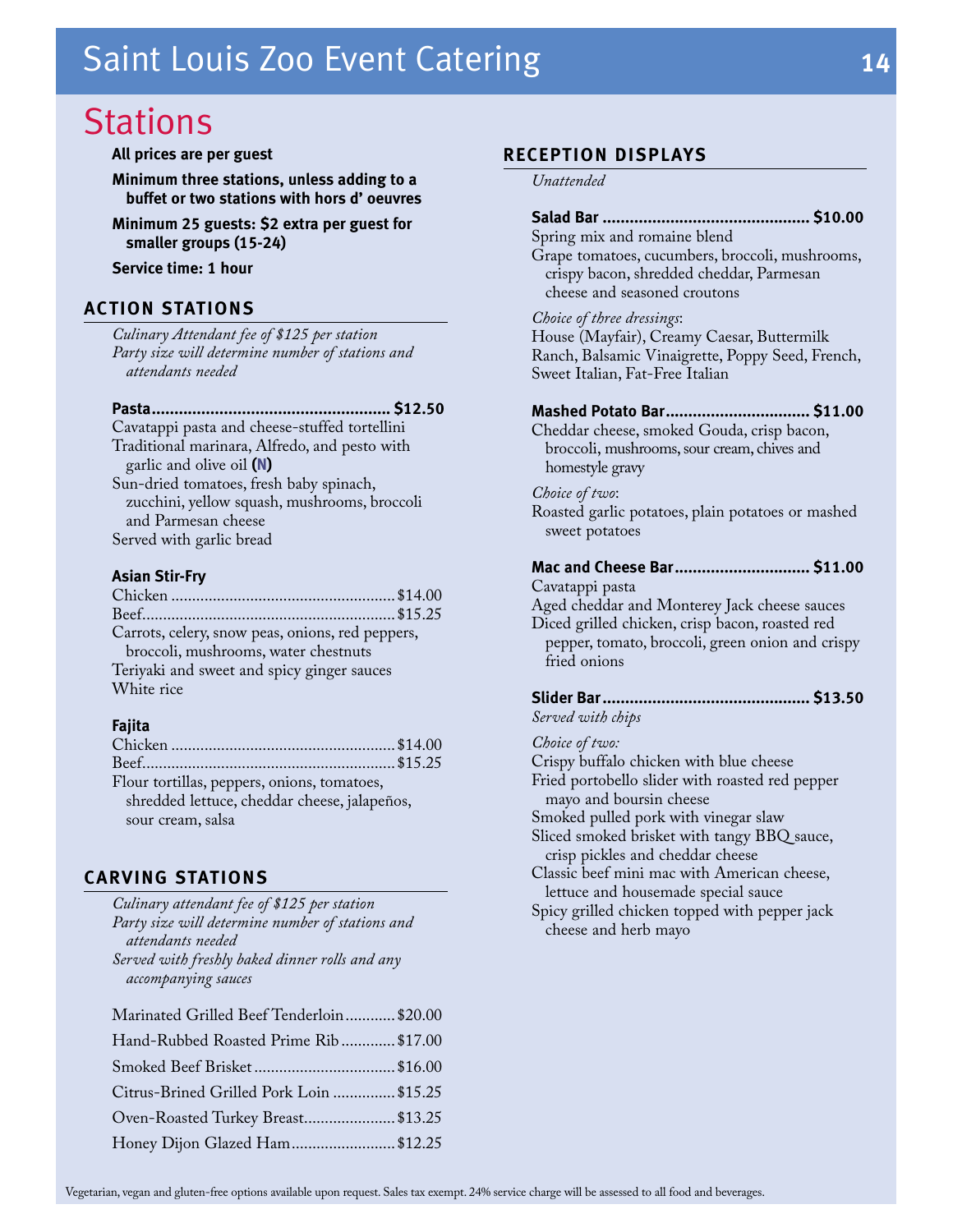### <span id="page-16-0"></span>Dinner Entrées

**All entrées served with a garden or Caesar salad, two dressings, one vegetable, one starch, freshly baked rolls, coffee, iced tea, water and one dessert**

**All plated chicken entrees are from Joyce Farms and are sustainable**

#### **Dressings**

House (Mayfair), Creamy Caesar, Buttermilk Ranch, Balsamic Vinaigrette, Poppy Seed, Sweet Italian

#### **ENTRÉES**

*Choice of one entree* 

*Gluten-free, vegetarian and vegan choices, as well as dietary restrictions, are always accommodated*

**Roasted Vegetable Terrine ..................... \$29.50** *A tower of various roasted vegetables, layered with cheese, and topped with seared grape tomatoes and balsamic glaze*

**Spinach and Kale-Stuffed Cannelloni..... \$29.50** *Served with marinara and Parmesan* 

**Chicken Caprese ................................... \$38.75** *Seared chicken topped with fresh mozzarella, farmfresh tomatoes and basil pesto* **(GF)**

**Lemon and Panko-Encrusted Chicken .... \$38.75** *Seasoned and breaded chicken breast with a lemon white wine sauce* 

**Chicken Marsala.................................... \$38.75** *Seared chicken breast topped with a forest blend of Missouri Ozark mushrooms in rich Marsala sauce* 

**Roasted Pork Loin ................................. \$39.75** *Citrus-brined and served with a savory pork jus*

**Pan-Seared Mahi Mahi (sustainable)..... \$39.75** *Served with a lemon caper sauce*

**9oz Frenched Pork Chop........................ \$39.75** *Served with a cherry demi-glace and stone-ground mustard*

**Grilled Salmon Filet (sustainable).......... \$41.00** *Served with a dill beurre blanc* **(GF)**

**Beef Teriyaki Kabobs ............................. \$41.75** *Marinated sirloin tips skewered with peppers and onions, topped with teriyaki sauce*

**12oz New York Strip Steak..................... \$45.00** *Served with an herb compound butter*

#### **Roasted Prime Rib................................. \$47.25** *Slow roasted, served with housemade horseradish sauce*

#### **Beef Tenderloin.. ................................... \$51.50**

*Grilled 6 oz. filet, served with herbed garlic butter, (red wine bordelaise or creamy wild mushroom sauce an additional 1.50 per guest)*

#### **STARCHES**

Mashed Potatoes, Roasted Garlic Mashed Potatoes, Potato Gratin, Wild Rice Blend, Herb-Buttered Pasta, Herb Risotto

#### **VEGETABLES**

Chef 's choice of seasonal vegetable

#### **DESSERTS**

Traditional Carrot Cake with Cream Cheese Icing Triple Chocolate Layer Cake Key Lime Cheesecake New York-Style Cheesecake (choice of strawberry or blueberry topping) Chocolate Mousse Trio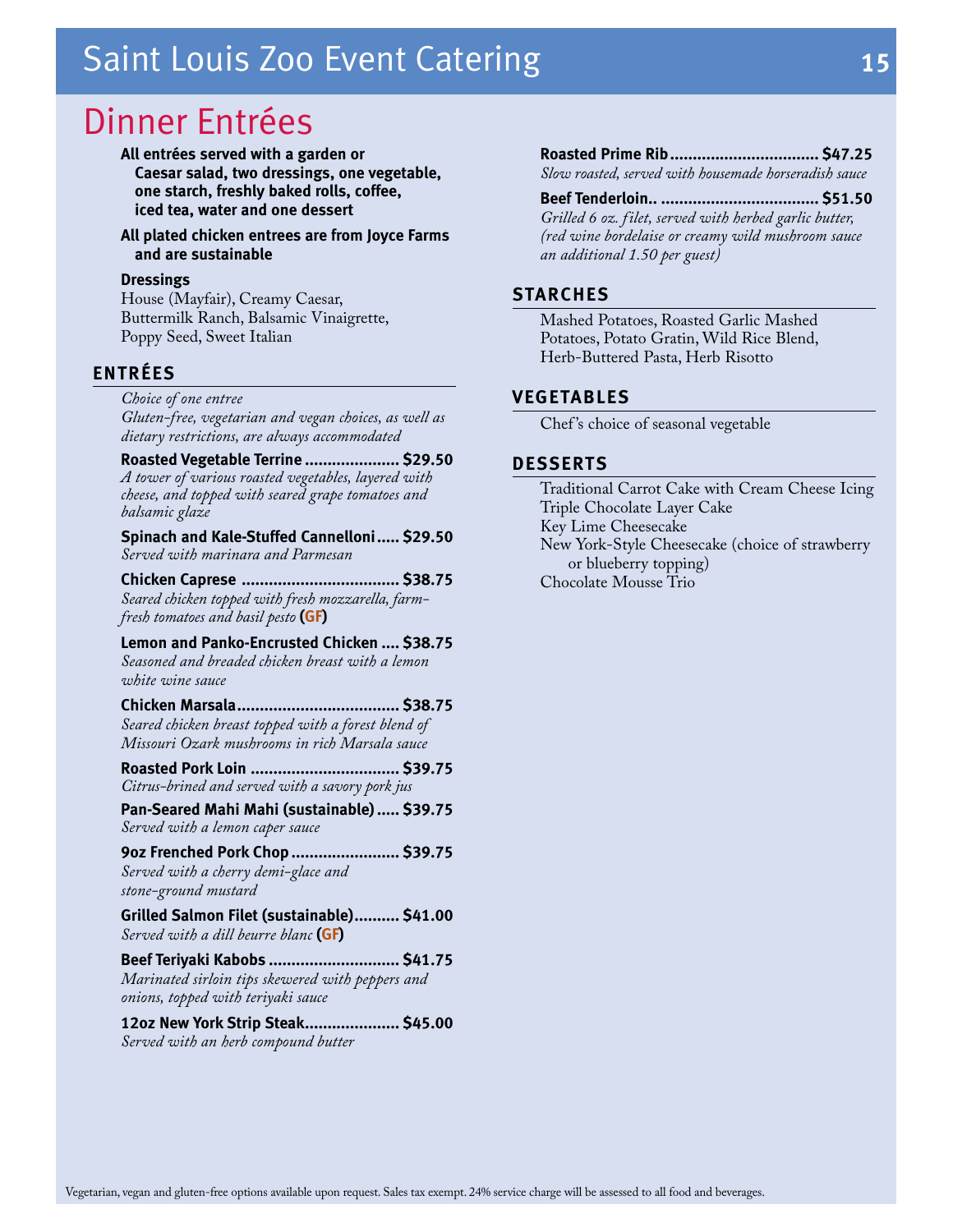### <span id="page-17-0"></span>Dinner Buffet

**Price per guest \$44**

**Children (2-12): \$21**

**Dinner buffet served with freshly baked rolls, coffee, iced tea and water**

**Buffet includes two choices from each category**

**Minimum 25 guests: \$2 extra per guest for smaller groups (15-24)**

**Service time: 1 hour**

#### **SALADS**

*Choice of two:*

Garden Salad with Tomatoes and Cucumbers Spring Mix Salad with Candied Pecans and Strawberries Classic Tossed Caesar Salad

#### **DRESSINGS**

*Choice of two:* House (Mayfair), Creamy Caesar, Buttermilk Ranch, Balsamic Vinaigrette, Poppy Seed, Sweet Italian

#### **ENTRÉES**

*Choice of two:*

#### **Chicken Caprese**

*Seared chicken topped with fresh mozzarella, farmfresh tomatoes and basil pesto* **(GF)**

#### **Lemon and Panko-Encrusted Chicken**

*Seasoned and breaded chicken breast with a lemon white wine sauce* 

#### **Chicken Marsala**

*Seared chicken breast topped with a forest blend of Missouri Ozark mushrooms in rich Marsala sauce* 

#### **Roasted Beef Top Round**

*Hand-rubbed and slow-roasted, served with housemade horseradish sauce*

#### **Roasted Pork Loin**

*Citrus-brined and served with a savory pork jus*

**Grilled Salmon Filet (sustainable)** *Served with a dill beurre blanc* **GF** 

**Pan-Seared Mahi Mahi (sustainable)** *Served with a lemon caper sauce*

#### **Spinach and Kale-Stuffed Cannelloni**

*Served with marinara and Parmesan* 

#### **Tortellini**

*Choice of beef or cheese tortellini with red sauce*

#### **Creamy Pesto Pasta**

*Cavatappi pasta and roasted vegetables served in a creamy pesto sauce* 

#### **STARCHES**

*Choice of two:*

Seasoned Potato Wedges, Mashed Potatoes, Roasted-Garlic Mashed Potatoes, Wild Rice Blend, Herb-Buttered Pasta

#### **VEGETABLES**

*Choice of two:*

Fresh, Seasoned Green Beans; Asparagus; Roasted Vegetable Medley; Broccoli Gratin; California Blend (Broccoli, Cauliflower, Carrot, Red Pepper, Squash and Zucchini)

#### **DESSERTS**

*Choice of two:* Traditional Carrot Cake with Cream Cheese Icing Triple Chocolate Layer Cake Key Lime Cheesecake New York Style Cheesecake (choice of strawberry or blueberry topping) Chocolate Mousse Trio Warm Apple Crisp (served warm on buffet only) Classic Bread Pudding (served warm on buffet only)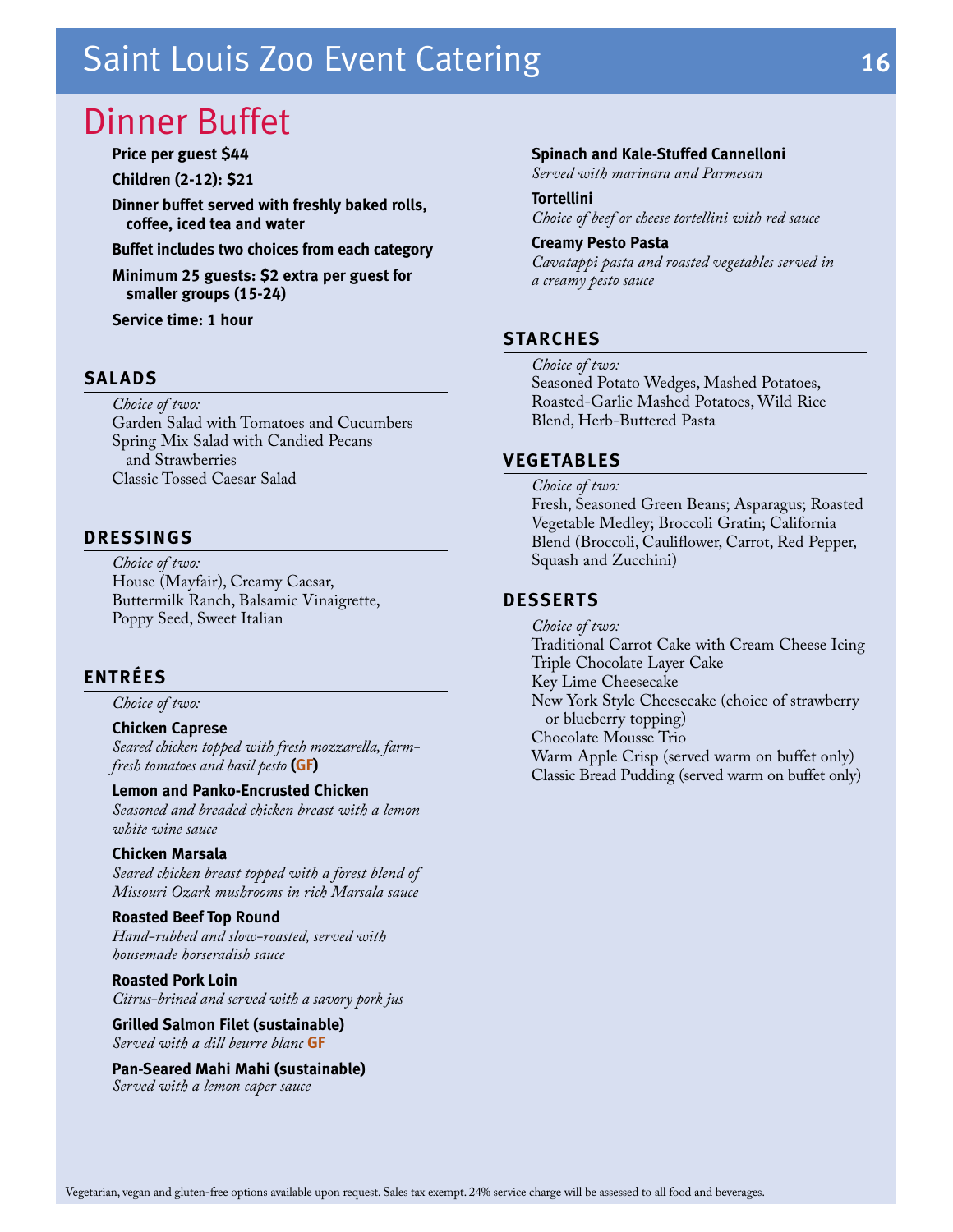### <span id="page-18-0"></span>Sweet Treats

**Served with coffee and hot tea Price per guest Service time: 30 minutes**

#### **HOUSE MADE**

**St. Louis Favorite Gooey Butter Cake ....... \$5.00** *Traditional or chocolate; St. Louis Specialty*

**Classic Cinnamon Apple Bread Pudding... \$5.50** *Served with a caramel rum sauce*

**Homestyle Warm Apple Crisp .................. \$5.50** *Served buffet style only*

#### **SPECIALTY SWEETS**

| Chocolate Mousse Trio  \$6.25                           |  |
|---------------------------------------------------------|--|
| Flourless Chocolate Lava Cake (GF) \$6.75               |  |
|                                                         |  |
| An assortment of petit fours, desserts and dessert bars |  |

#### **CAKES**

| <b>Traditional Carrot Cake with</b> |  |
|-------------------------------------|--|
|                                     |  |
| Triple Chocolate Layer Cake \$6.00  |  |

#### **HANKS CHEESECAKES**

| <b>St. Louis Specialty</b>        |  |
|-----------------------------------|--|
|                                   |  |
|                                   |  |
|                                   |  |
|                                   |  |
| White Chocolate Raspberry  \$6.00 |  |
| Sugar-Free New York-Style \$6.00  |  |

#### **DESSERT STATIONS**

#### *Minimum 25 guests*

**Classic Cinnamon Apple Bread Pudding... \$5.50** *Served with a caramel rum sauce*

**Homestyle Warm Apple Crisp .................. \$5.50** *Served buffet style*

**Shortcake Bar ......................................... \$7.00** *Served with strawberries, blueberries, peaches, toasted sliced almonds-***(N)***, toasted coconut, chocolate chips, chocolate sauce and whipped cream*

**Ice Cream Sundae Bar.............................. \$9.50** *Chocolate and vanilla ice cream Served with chocolate and caramel sauces, strawberry* 

*topping, whipped cream, and an assortment of candy toppings. Includes attendant.*

#### **MADE-TO-ORDER SHEET CAKES**

*Pricing includes basic greeting Edible image…\$10 extra Edible images are not available on whipped cream icing or chocolate icing*

#### **Cake Flavors**

*Chocolate, Marble, White*

#### **Single Layer**

*Buttercream, Chocolate Buttercream, Lemon Buttercream, Whipped Cream or Cream Cheese Icing* Full Sheet…\$108 *(serves 100)* Half Sheet…\$60 *(serves 50)* Quarter Sheet…\$40 *(serves 25)*

**"Half and Half" cake flavor option not available. Please order two half sheets if two different flavors are preferred.**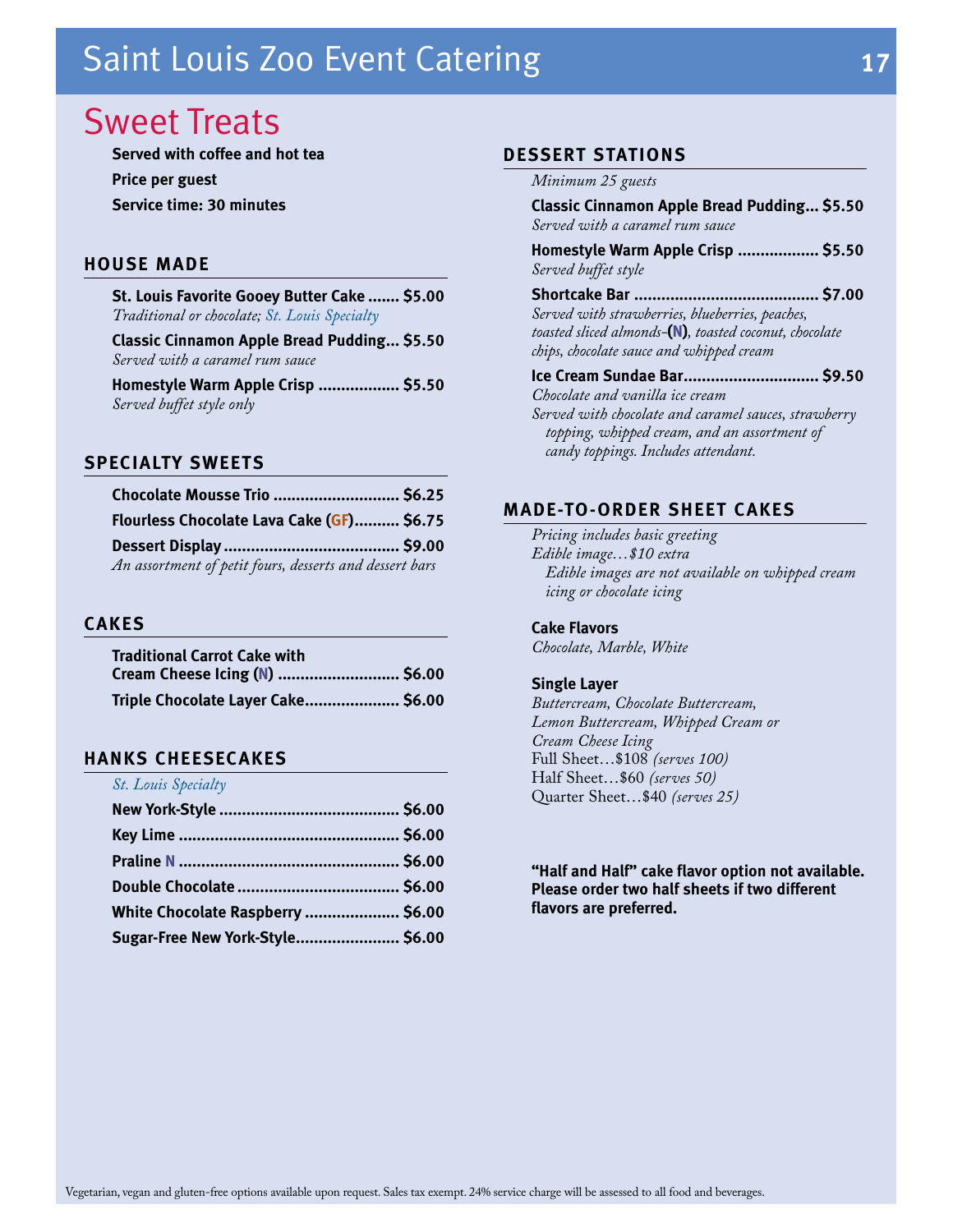### <span id="page-19-0"></span>Beverage Packages **OPEN BEER, WINE AND SODA BAR**

*Price per guest, includes bartender and glassware*

#### **Standard**

#### **Craft**

**Beer:** Goose Island 312, Blue Moon, Schlafly Pale Ale, Schlafly Oatmeal Stout, Stella Artois, Urban Chestnut STL Zoo Bier & Bud Light Seltzers **Wine:** Cabernet, Pinot Noir, Chardonnay, Pinot Grigio & Moscato One-hour package ......................................\$12.75 Each Additional Hour..................................\$5.00

#### **OPEN FULL BAR**

*Price per guest, includes bartender and mixers.*

#### **Standard Bar Service**

**Spirits:** Tito's Vodka, Bombay Gin, Jose Cuervo Gold Tequila, Captain Morgan Rum, Johnny Walker Red Scotch, Jim Beam Bourbon, Amaretto, Triple Sec, Dry & Sweet Vermouth

**Beer:** Budweiser, Bud Light, Bud Select & Stella Artois Bud Light Seltzers **Wine:** Cabernet, Pinot Noir, Chardonnay, Pinot Grigio & Moscato One-hour package ......................................\$14.75 Each Additional Hour..................................\$6.00

#### **Premium Bar Service**

**Spirits:** Grey Goose Vodka, Tanqueray Gin, Patron Silver Tequila, Bacardi 8 Rum, Johnny Walker Black Scotch, Maker's Mark Bourbon, Bailey's, RumChata, Amaretto, Triple Sec, Dry & Sweet Vermouth **Beer:** Budweiser, Bud Light, Bud Select, Stella Artois, Goose Island 312, Blue Moon, Schlafly Oatmeal Stout, Schlafly Pale Ale, Urban Chestnut STL Zoo Bier & Bud Light Seltzers **Wine:** Cabernet, Pinot Noir, Chardonnay, Pinot Grigio & Moscato

#### **HOST CONSUMPTION BAR**

*Bartender fee \$125, per 75 guests. \$400 minimum per two hours per bar. Host will be billed difference if \$400 is not met.*

| Standard Package Wines \$6.25     |  |
|-----------------------------------|--|
| Standard Package Cocktails \$7.25 |  |

#### **CASH BAR**

*Bartender fee and cashier fee \$125, per 75 guests. \$400 minimum per two hours per bar. Host will be billed difference if \$400 is not met.*

| Standard Package Cocktails \$8.25 |  |
|-----------------------------------|--|
| Standard Package Wines \$7.25     |  |

#### **SPECIALTY LOCATION FEE**

*Fee for bars located outside of main venue space \$150 per bar*

#### **HOT CHOCOLATE, COFFEE AND CORDIAL BARS**

*Service time 1.5 hours, price per guest Includes glassware, attendant or bartender*

Hot Chocolate Bar.......................................\$5.25

Hot Chocolate and Toppings Bar ................\$7.75 *Includes Chocolate Chips, White Chocolate Chips, Sprinkles, Mini Marshmallows and Whipped Cream*

Hot Chocolate, Coffee and Cordials Bar *Includes Bailey's Irish Cream, Irish Whiskey, RumChata, Cinnamon, Nutmeg, Chocolate Chips, White Chocolate Chips, Sprinkles, Mini Marshmallows and Whipped Cream* One-hour package ......................................\$12.50 Two-hour package ......................................\$14.75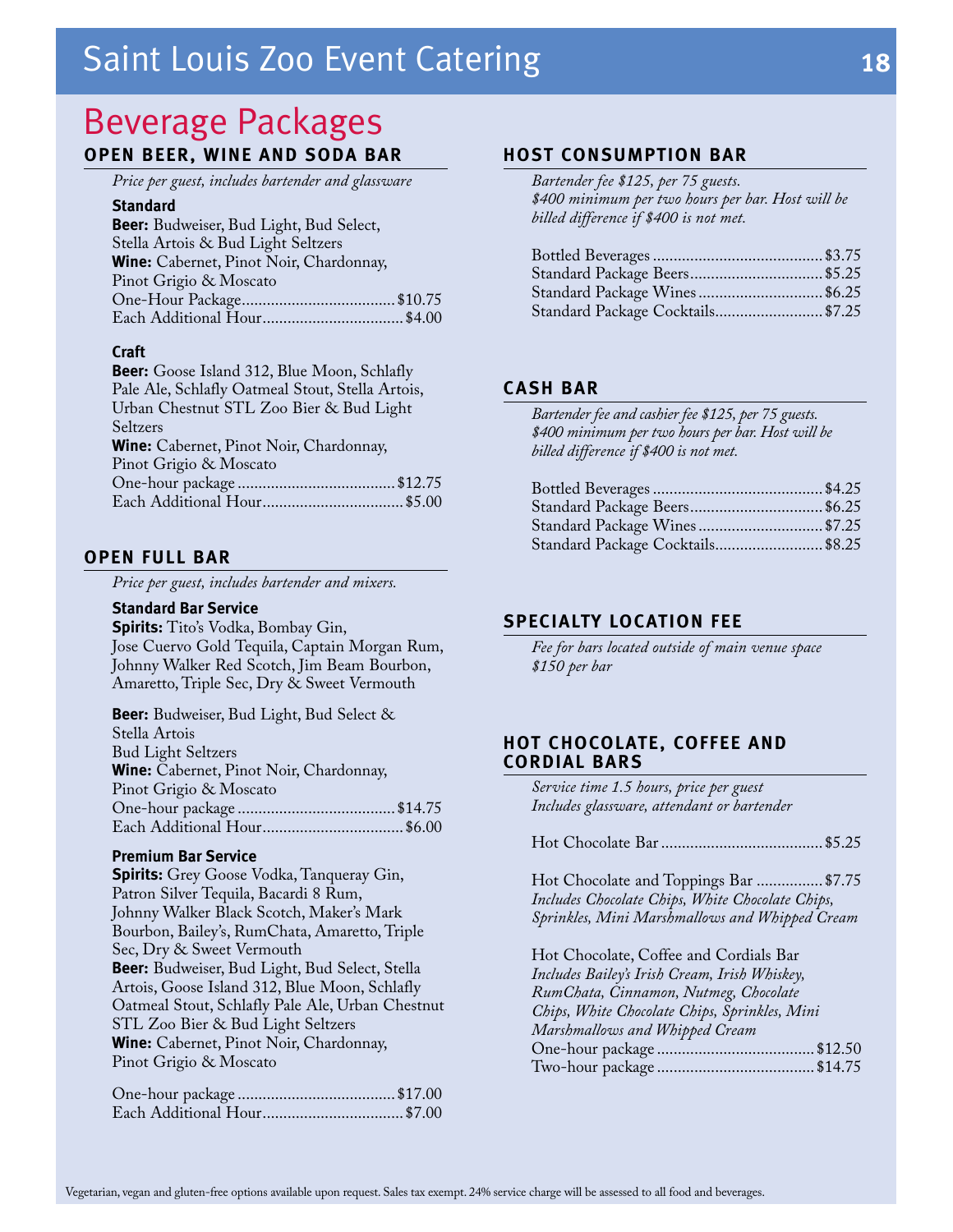### Beverage Packages Continued

### **TABLESIDE HOUSE WINE SERVICE**

*House Cabernet, Moscato, Chardonnay, and Pinot Grigio poured at guest tables during dinner service* 

#### *Choice of two:*

| <b>Standard Wine Selection:</b> |  |
|---------------------------------|--|
|                                 |  |
| <b>Premium Wine Selection:</b>  |  |
|                                 |  |

#### **CHAMPAGNE TOAST SERVICE**

*House champagne: \$37 per bottle*

#### **SODA BAR**

*Price per guest, includes glassware*

#### **Unlimited Fountain Soda Service at Event Tent**

| Includes Coke, Diet Coke, Sprite, Orange Juice, |  |
|-------------------------------------------------|--|
| Cranberry Juice, Lemonade                       |  |
| Three-hour package (minimum)  \$5.25            |  |
|                                                 |  |
|                                                 |  |
|                                                 |  |

#### **Soda Package**

| Includes Coke, Diet Coke, Sprite, Orange Juice, |  |
|-------------------------------------------------|--|
| Cranberry Juice, Lemonade                       |  |
| Two-hour package (minimum)\$6.25                |  |
|                                                 |  |
|                                                 |  |
|                                                 |  |
|                                                 |  |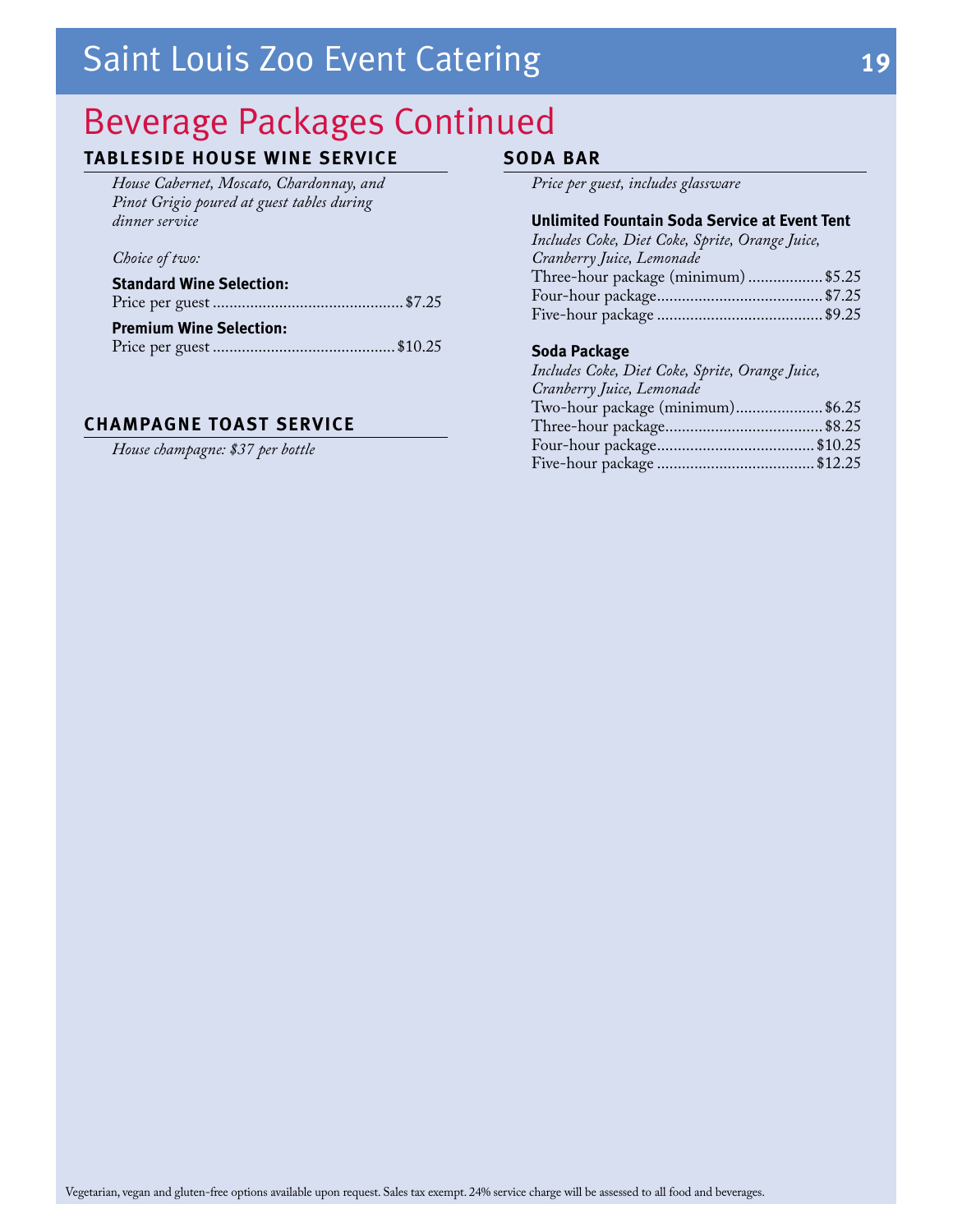### <span id="page-21-0"></span>Wedding Entrée Package

**Entrée prices include bar service, light hors d'oeuvre reception and wedding cake**

**Upgrade to premium bar package: \$5.25 per person**

**All plated chicken entrees are from Joyce Farms and are sustainable**

#### **BAR SERVICE AND HORS D' OEUVRES**

#### **Champagne Welcome**

Four-Hour Open Full Standard Bar Champagne Toast (for all guests) Stationary Gourmet Cheese Display with Assorted Crackers

#### **Passed Hors d'Oeuvres**

*Choice of two:*  Spanakopita, Candied Bacon, Bacon-Wrapped Dates, St. Louis-Style Toasted Ravioli, Portobello Mushroom Tarts, Veggie Egg Roll

Additional hors d'oeuvres available; some options may be subject to an upcharge.

#### **SALAD**

*Choice of one:* Spring Mix Salad with Candied Pecans and Strawberries, Farm-Fresh Garden Salad or Classic Tossed Caesar Salad

#### **Dressings**

*Choice of two:*

House (Mayfair), Creamy Caesar, Buttermilk Ranch, Balsamic Vinaigrette, Poppy Seed, Sweet Italian

#### **ENTRÉES**

*Choice of one, served with freshly baked rolls, coffee, iced tea and water*

*Gluten-free, vegetarian and vegan choices, as well as dietary restrictions, are always accommodated*

#### **Roasted Vegetable Terrine ..................... \$63**

*A tower of various roasted vegetables, layered with cheese and topped with seared grape tomatoes and balsamic glaze*

**Spinach and Kale-Stuffed Cannelloni..... \$63**

*Served with marinara and Parmesan* 

**Chicken Caprese.................................... \$67.25**  *Seared chicken topped with fresh mozzarella, farmfresh tomatoes and basil pesto* **(GF)**

**Lemon and Panko-Encrusted Chicken .... \$67.25** *Seasoned and breaded chicken breast with a lemon white wine sauce* 

**Chicken Marsala.................................... \$67.25** *Seared chicken breast topped with a forest blend of Missouri Ozark mushrooms in rich Marsala sauce* 

**Citrus-Brined Pork Loin ......................... \$67.25** *Pork loin brined in citrus juice, grilled and served with a savory pork jus*

**Grilled Mahi Mahi (sustainable) ............ \$70.50**  *Served with a lemon caper sauce* 

**Grilled Salmon Filet (sustainable).......... \$70.50** *Served with a dill beurre blanc* **(GF)**

**9oz Frenched Pork Chop........................ \$73.50** *Served with a cherry demi-glace and stone-ground mustard* 

**Roasted Prime Rib................................. \$77** *Slow-roasted, served with housemade horseradish sauce*

**12oz New York Strip Steak..................... \$79.25** *Served with an herb compound butter*

**Grilled Beef Tenderloin .......................... \$85.75** *Served with herbed garlic butter (add red wine bordelaise or creamy wild mushroom sauce, an additional \$1.50 per guest)*

#### **KIDS' MEALS**

**Chicken Strips....................................... \$19** *Served with french fries, a salad and fruit cup*

#### **DUO PLATES FOR WEDDINGS**

**Seared Filet and Jumbo Shrimp.............. \$81.50** *Served with bordelaise and scampi sauce* 

**Seared Filet and Herb Crusted Salmon... \$83.75** *Served with bordelaise and beurre blanc* 

**Classic Surf and Turf.............................. \$88** *Seared filet and lobster tail* 

#### **VEGETABLES**

Chef 's Choice of Seasonal Vegetable

#### **STARCHES**

*Choice of one:* Mashed Potatoes, Garlic Mashed Potatoes, Potato Gratin, Wild Rice Blend, Herb Risotto, Herb Pasta

#### **WEDDING CAKE**

*Choose from one of our select bakeries on page 22*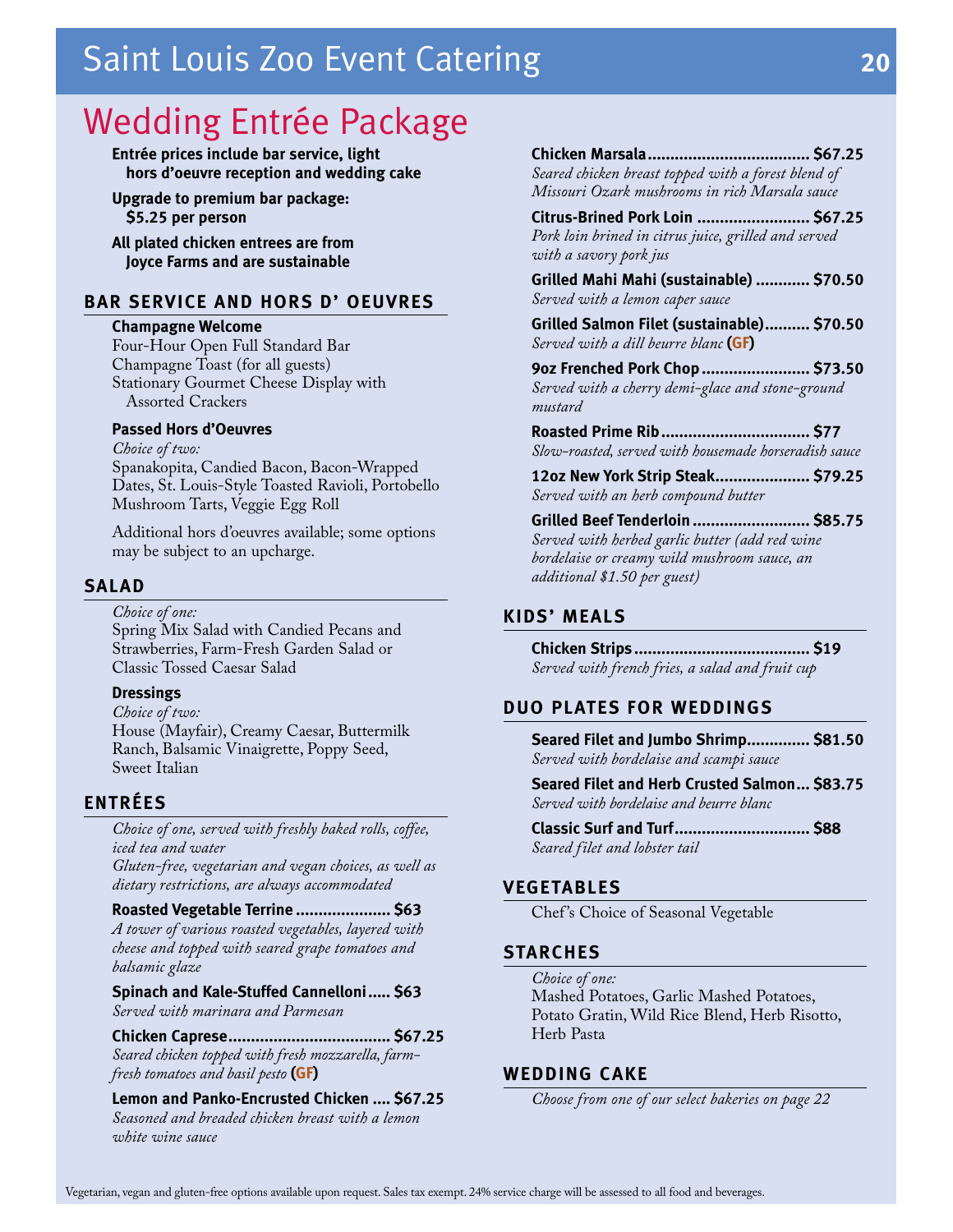### <span id="page-22-0"></span>Wedding Buffet Package

**Buffet price includes bar service, light hors d'oeuvre reception, and wedding cake**

**Price per guest: \$75.50; Children (2-12): \$65.25**

**Upgrade to premium bar package: \$5.25 per person**

**Buffet service time: 1 hour**

#### **BAR SERVICE AND HORS D' OEUVRES**

Champagne Welcome Four-Hour Open Standard Bar Champagne Toast (for all guests) Stationary Gourmet Cheese Display with Assorted Crackers

Passed Hors d'oeuvres *Choice of two:*  Spanakopita, Candied Bacon, Bacon-Wrapped Dates, St. Louis-Style Toasted Ravioli , Portobello Mushroom Tarts, Veggie Egg Roll

Additional hors d'oeuvres available; some options may be subject to an upcharge.

#### **SALAD**

*Choice of two:*  Spring Mix Salad with Candied Pecans and Strawberries, Farm-Fresh Garden Salad, Classic Tossed Caesar Salad

#### **Dressings**

*Choice of two:*  House (Mayfair), Creamy Caesar, Buttermilk Ranch, Balsamic Vinaigrette, Poppy Seed, Sweet Italian

#### **ENTRÉES**

*Served with freshly baked rolls, coffee, iced tea and water*

### *Choice of two:*

**Chicken Caprese** *Seared chicken topped with fresh mozzarella, farm-*

*fresh tomatoes and basil pesto* **(GF)**

#### **Lemon and Panko-Encrusted Chicken**

*Seasoned and breaded chicken breast with a lemon white wine sauce* 

Vegetarian, vegan and gluten-free options available upon request. Sales tax exempt. 24% service charge will be assessed to all food and beverages.

#### **Chicken Marsala**

*Seared chicken breast topped with a forest blend of Missouri Ozark mushrooms in rich Marsala sauce* 

**Roasted Beef Top Round** *Hand-rubbed, slow-roasted and served with housemade horseradish sauce*

**Roasted Pork Loin** *Pork loin brined in citrus juice, grilled and served with a savory pork jus*

**Grilled Salmon Filet (sustainable)** *Served with a dill beurre blanc* **(GF)**

**Pan-Seared Mahi Mahi (sustainable)** *Served with a lemon caper sauce*

**Spinach and Kale-Stuffed Cannelloni**  *Served with marinara and Parmesan* 

**Four-Cheese Ravioli Florentine** *Four-cheese ravioli served in a cream sauce with sauteed shallots, garlic, baby spinach and mushrooms* 

**Beef Tortellini** *Served with red sauce*

**Grilled Tournedos of Beef** *Served with seared Missouri Ozark mushrooms and rich demi-glace*

#### **VEGETABLES**

*Choice of two*: Fresh, Sauteed Green Beans; Asparagus; Roasted Vegetable Medley; Broccoli Gratin; Roasted Cauliflower, Broccolini; California Blend (Broccoli, Cauliflower, Carrot, Red Pepper, Squash and Zucchini)

#### **STARCHES**

*Choice of two*: Roasted Red Potatoes, Mashed Potatoes, Garlic Mashed Potatoes, Potato Gratin, Wild Rice Blend, Herb Pasta

#### **WEDDING CAKE**

*Choose from one of our select bakeries on page 22*